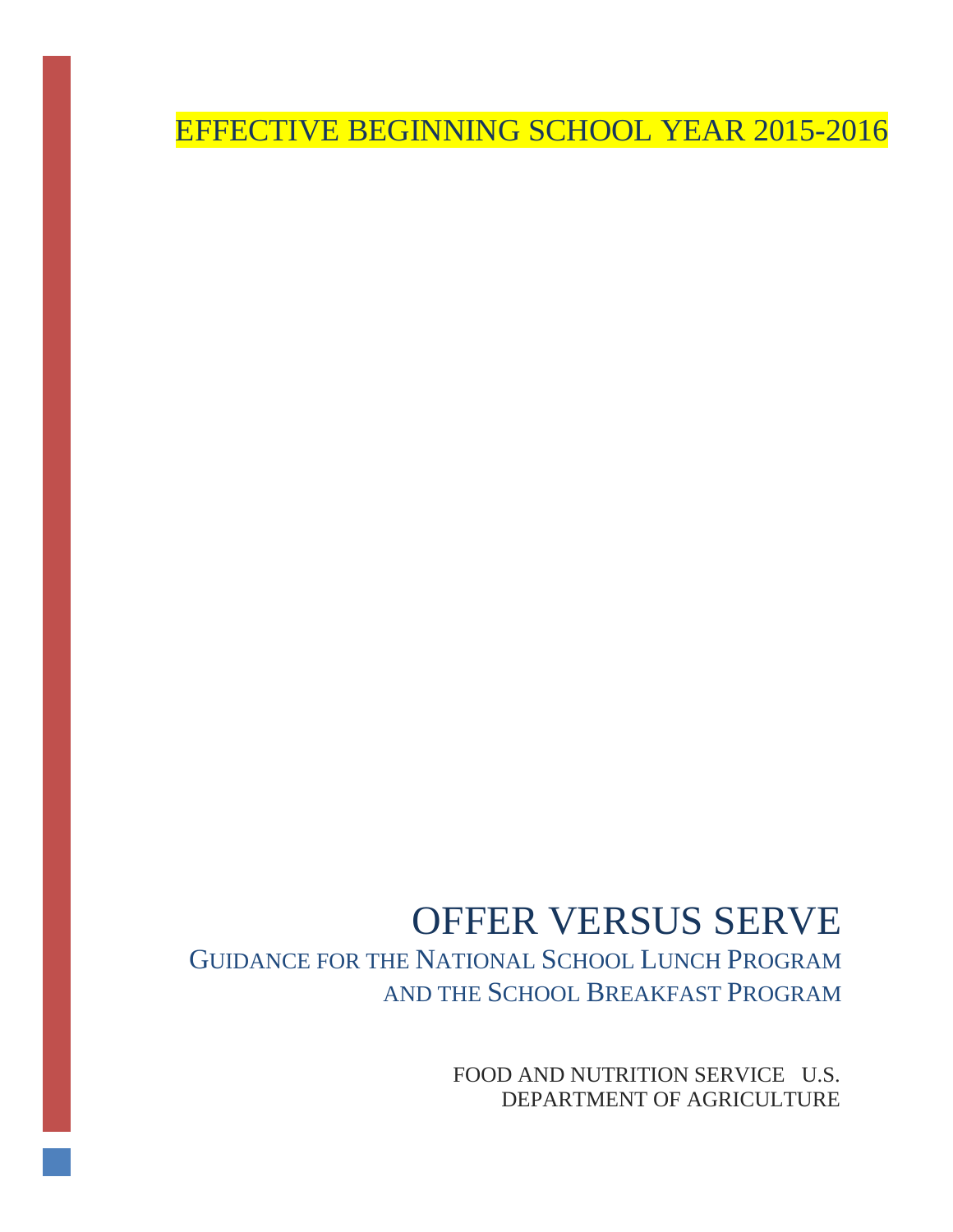This guidance replaces the School Year 2014-2015 edition of the Offer versus Serve guidance.

# **Table of Contents**

| Use of OVS in the Child and Adult Care Food Program and Summer Food Service Program 3                                                                                                                                     |
|---------------------------------------------------------------------------------------------------------------------------------------------------------------------------------------------------------------------------|
|                                                                                                                                                                                                                           |
|                                                                                                                                                                                                                           |
|                                                                                                                                                                                                                           |
|                                                                                                                                                                                                                           |
|                                                                                                                                                                                                                           |
|                                                                                                                                                                                                                           |
|                                                                                                                                                                                                                           |
|                                                                                                                                                                                                                           |
|                                                                                                                                                                                                                           |
|                                                                                                                                                                                                                           |
|                                                                                                                                                                                                                           |
|                                                                                                                                                                                                                           |
|                                                                                                                                                                                                                           |
|                                                                                                                                                                                                                           |
|                                                                                                                                                                                                                           |
|                                                                                                                                                                                                                           |
|                                                                                                                                                                                                                           |
|                                                                                                                                                                                                                           |
|                                                                                                                                                                                                                           |
|                                                                                                                                                                                                                           |
|                                                                                                                                                                                                                           |
|                                                                                                                                                                                                                           |
| 17                                                                                                                                                                                                                        |
|                                                                                                                                                                                                                           |
|                                                                                                                                                                                                                           |
| A food component is one of three food groups that comprise reimbursable breakfasts. These are: fruits (or<br>vegetables as substitute); grains (with optional meats/meat alternates); and fluid milk. Schools must always |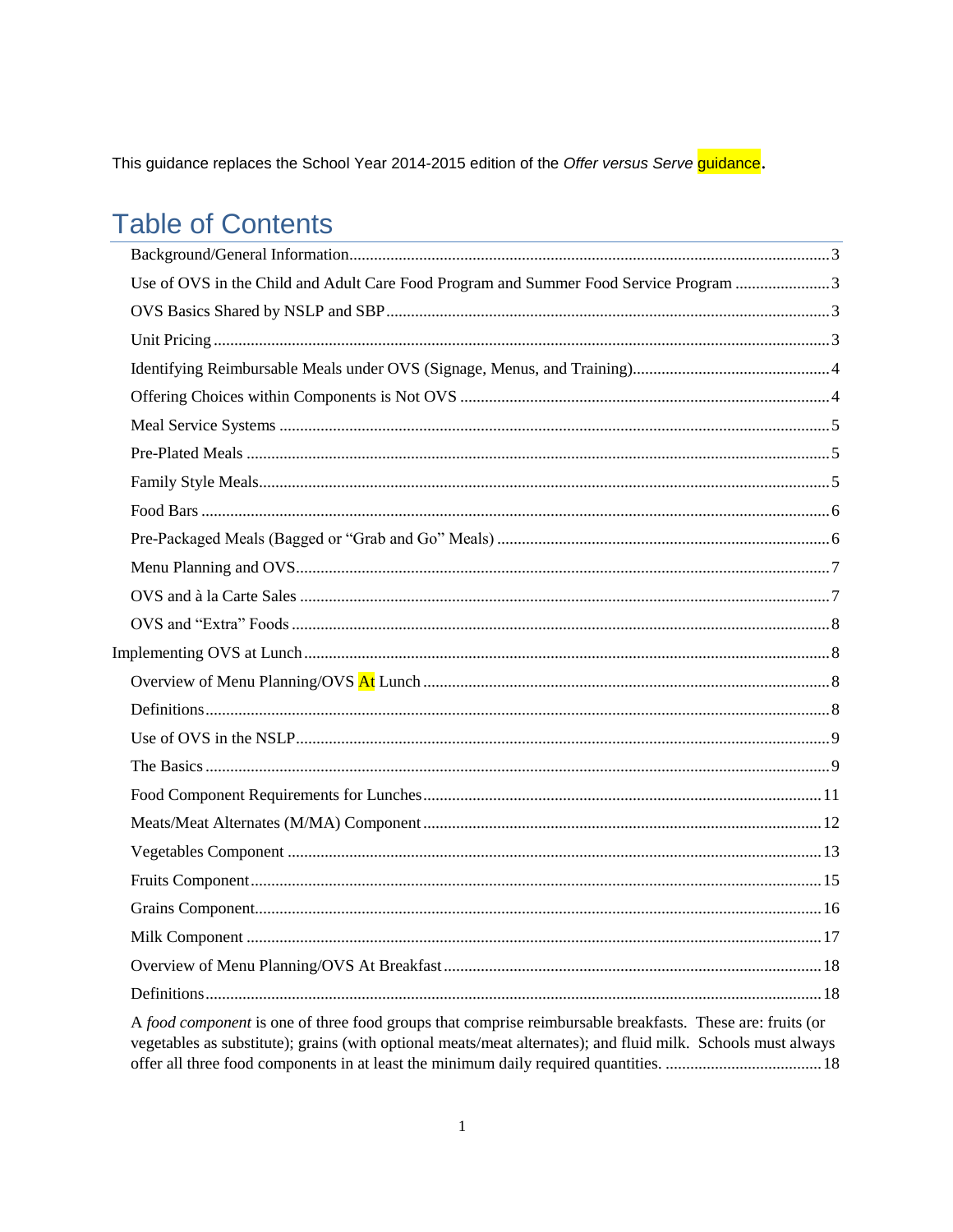| A food item is a specific food offered within the three food components. For the purposes of OVS, a school<br>must offer at least four food items from the three required food components (fruits, grains, milk). Under<br>OVS, the student must select three food items, including at least $\frac{1}{2}$ cup of fruits or vegetables, to have a |  |
|---------------------------------------------------------------------------------------------------------------------------------------------------------------------------------------------------------------------------------------------------------------------------------------------------------------------------------------------------|--|
|                                                                                                                                                                                                                                                                                                                                                   |  |
|                                                                                                                                                                                                                                                                                                                                                   |  |
|                                                                                                                                                                                                                                                                                                                                                   |  |
|                                                                                                                                                                                                                                                                                                                                                   |  |
|                                                                                                                                                                                                                                                                                                                                                   |  |
|                                                                                                                                                                                                                                                                                                                                                   |  |
|                                                                                                                                                                                                                                                                                                                                                   |  |
|                                                                                                                                                                                                                                                                                                                                                   |  |
|                                                                                                                                                                                                                                                                                                                                                   |  |
|                                                                                                                                                                                                                                                                                                                                                   |  |
|                                                                                                                                                                                                                                                                                                                                                   |  |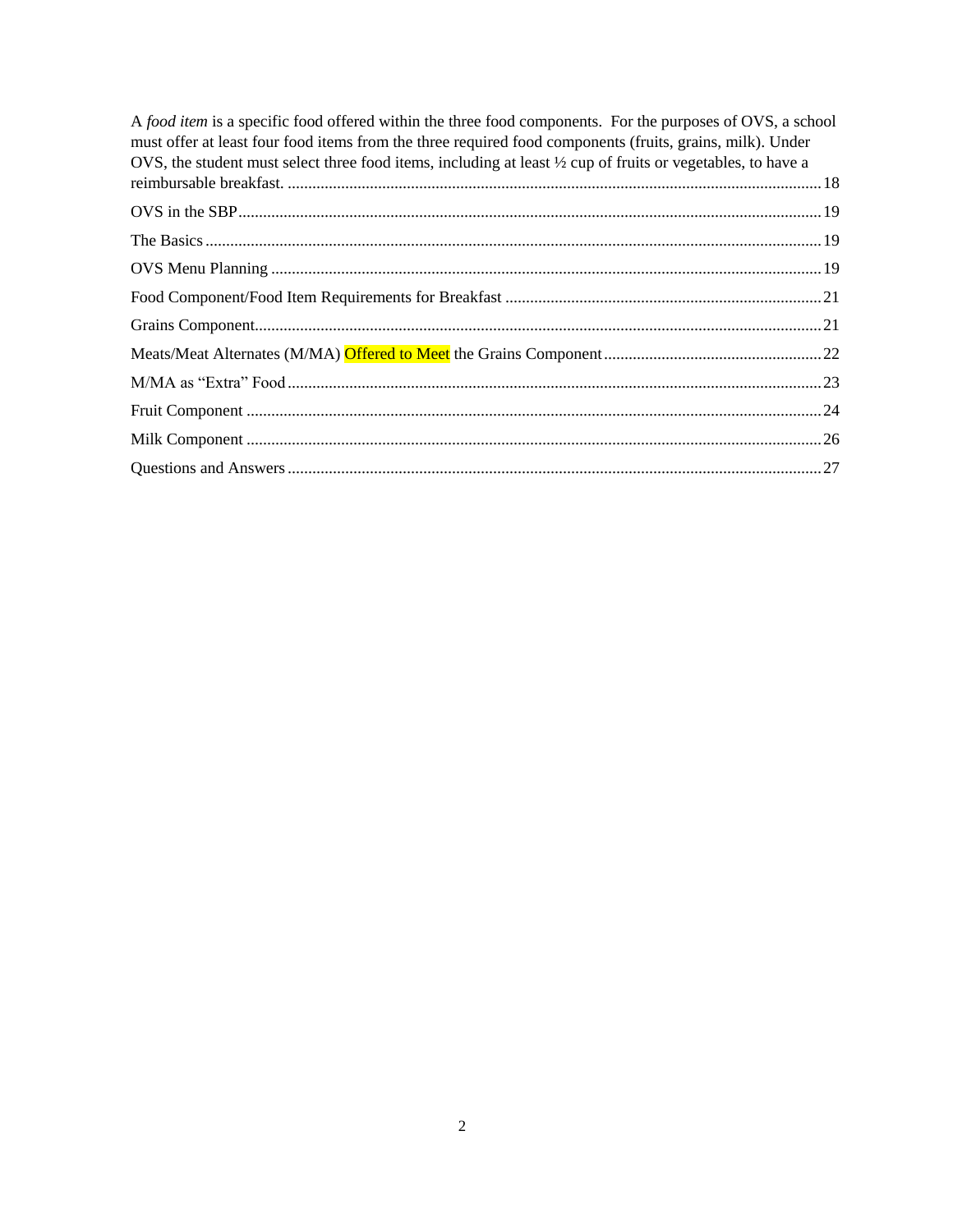## <span id="page-3-0"></span>Background/General Information

Offer Versus Serve or OVS is a concept that applies to menu planning and the meal service. OVS allows students to decline some of the food offered in a reimbursable lunch or breakfast. The goals of OVS are to reduce food waste and to permit students to choose the foods they want to eat. Due to the fact that students may choose fewer selections under OVS, guidance is provided on what constitutes a reimbursable lunch and breakfast.

For the National School Lunch Program (NSLP), OVS is established under section 9(a)(3) of the Richard B. Russell National School Lunch Act. OVS was extended to the School Breakfast Program (SBP) in 1985 under section 4(e) (2) of the Child Nutrition Act of 1966. The regulations on OVS for the NSLP are found at 7 CFR 210.10 (e) and for the SBP at 7 CFR 220.8 (e).

## <span id="page-3-1"></span>Use of OVS in the Child and Adult Care Food Program and Summer Food Service Program

OVS is optional for school food authorities (SFAs) providing meals through the at-risk afterschool meals component of the Child and Adult Care Food Program. OVS is also optional for summer meals offered by SFAs through the Summer Food Service Program or the NSLP Seamless Summer Option. When used for these programs, SFAs must follow the applicable requirements outlined in this guidance. OVS cannot be used for snacks in any program.

## <span id="page-3-2"></span>OVS Basics Shared by NSLP and SBP

#### <span id="page-3-3"></span>Unit Pricing

School meals must be priced (for the paid and reduced price categories) as a unit. This means that one price is established for a complete reimbursable meal in the paid meal category and one price is established for a complete reimbursable meal in the reduced price meal category. SFAs may set different unit prices for various combinations of foods offered. For example, if students are offered reimbursable lunches centered around a variety of entrées, such as a hamburger, chef's salad, lasagna or a turkey sandwich, the SFA may set four unit prices depending on which entrée is selected.

OVS does not affect the meal's unit price established by the SFA. Students who take 3, 4, or 5 food components for lunch or 3 or more food items for breakfast pay the same price. **Please note that "food** components" and "food items" are defined later in the manual. The unit price is also not affected if the student selects the required serving sizes for 3 food components for lunch (or 3 food items for breakfast) and also selects less than the required serving size of additional food components.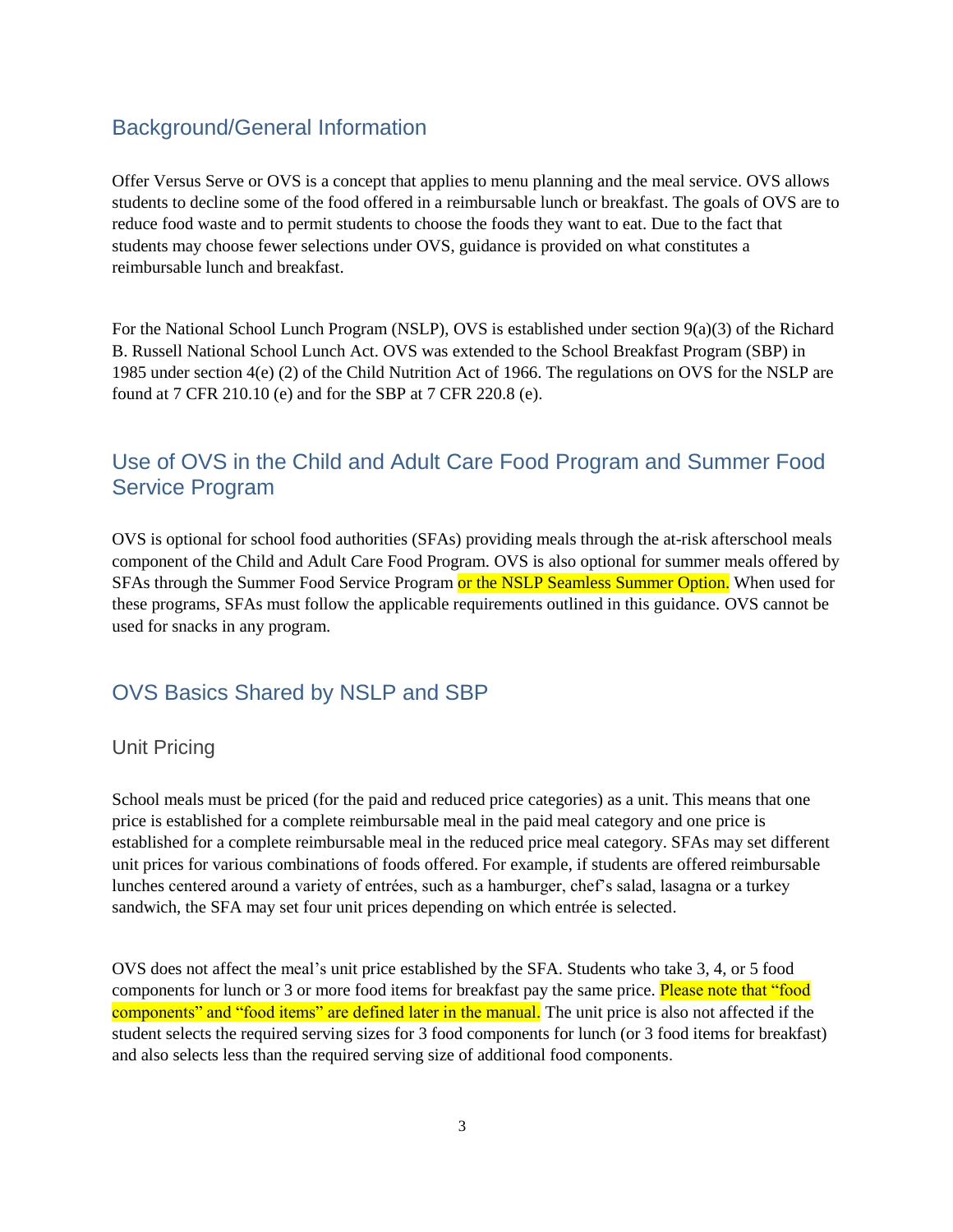#### <span id="page-4-0"></span>Identifying Reimbursable Meals under OVS (Signage, Menus, and Training)

Students, servers and cashiers must be able to identify what constitutes a reimbursable meal. The NSLP regulation at 7 CFR 210.10(a)(2) requires that schools identify, near or at the beginning of serving lines, what foods constitute unit priced reimbursable meals. Schools using OVS must also identify what a student must select in order to have a reimbursable meal under OVS.

Students and their parents/**guardians** need to be aware of what is included in school meals parents/guardians, so they can reinforce nutrition education messages at home; and students, so they know how to select a reimbursable meal. Signage and menus should provide clear information about allowable choices. This will help students easily build a reimbursable meal and is especially important to avoid problems at the point of service. Schools are expected to conduct training for cashiers and serving line staff so they can help students select the required food components/food items in the quantities needed for reimbursable lunches and breakfasts. Annual training is required to meet the professional standards requirements.

Signage is not required for field trips, breakfast in the classroom and other venues where signage may be problematic. However, other methods should be used to inform students what choices they have.

#### <span id="page-4-1"></span>Offering Choices within Components is Not OVS

We continue to encourage schools to offer a variety of food choices to students; this increases the likelihood that students will select the foods and beverages they prefer, which increases consumption and reduces waste. However, it is important to recognize that offering a variety of choices within the food components and items is different from OVS.

If choices within food components or food items are offered, the menu planner must indicate to the students what choices or combination of choices the student may select to have a reimbursable meal. One common example for the SBP is cereal types. Offering four different types of cereal and instructing students to "select one" is not the same as offering four grain items. Because the student can only "select one," only one grain item (cereal) is being offered to each student, even though the student can select from several cereal options.

Another useful example for the NSLP relates to the fruits or vegetables components. The menu planner may choose to offer a variety of fruit and would instruct the student to select a specific amount. If ½ cup portions of three different fruits are offered, the menu planner could indicate that the student may select "up to two" servings. This provides food choices to the student and shows the student how to select a reimbursable lunch. Although three different fruits are offered, since the student is instructed to select up to only two servings, only two fruit items are being "offered."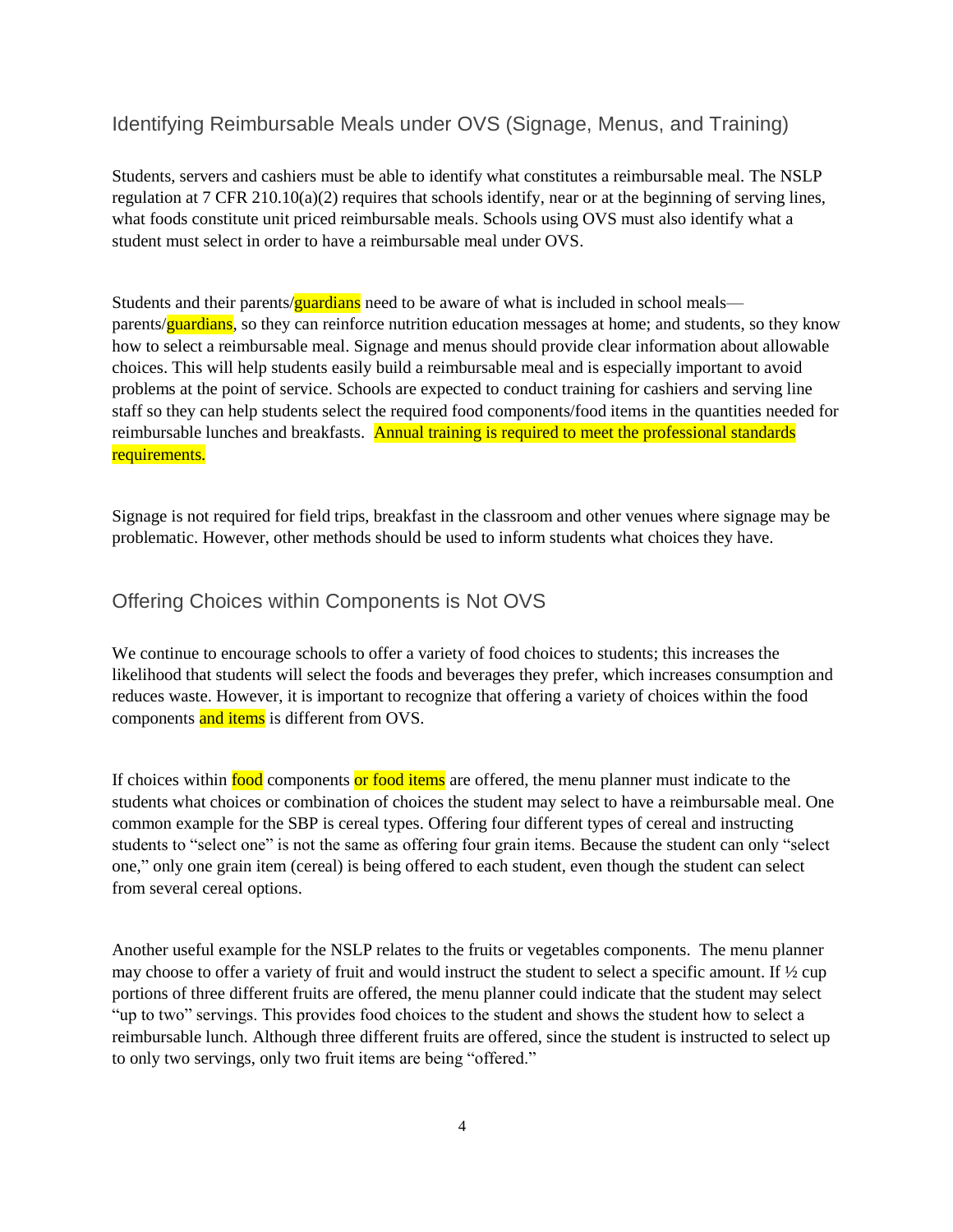It is at the menu planner's discretion to determine if variety is offered and how much a student may select. Menu planners have flexibility to offer more than the minimum requirements if they wish to do so and the dietary specifications are not exceeded. For example, the menu planner could offer four  $\frac{1}{2}$  cup servings of fruit and allow the student to select three or even four servings, totaling more than the minimum required offering. This is applicable to both OVS and non-OVS situations.

#### <span id="page-5-0"></span>Meal Service Systems

There are a number of different systems used by schools to offer their students reimbursable meals. For example, a school may have cafeteria-style service, kiosks, meals in the classroom and vending machines. At the senior high school level, OVS is required at lunch unless the school or SFA demonstrates to the State agency that their system does not accommodate OVS. This is most common at residential child care institutions (RCCIs). Some of the meal systems that may not readily accommodate OVS are discussed below. Schools are strongly encouraged to modify their meal service system to incorporate OVS to the extent practicable.

#### <span id="page-5-1"></span>Pre-Plated Meals

Pre-plated meals are those that offer all food components or food items in the quantities required for each grade group in an entirely or partially pre-served manner. Pre-plated meals must include at least the daily minimum quantities required under the **applicable** meal pattern. This system is often used by schools and RCCIs that have logistical limitations, such as facility or space restrictions or situations where children are unable to select the foods offered. For senior high schools, if this is the only system available for the NSLP, OVS for all or some components must be implemented unless a school/RCCI was approved by the State agency to not implement OVS.

Schools and RCCIs serving pre-plated meals are encouraged to make modifications to accommodate OVS. For example, an RCCI could offer a pre-plated entrée and give students choices for the fruits, vegetables, grain and/or milk components/food items separately to allow students to have some variety. A basket with a variety of fruits and/or a separate cooler with milk choices would be possible ways to implement OVS.

#### <span id="page-5-2"></span>Family Style Meals

A school or RCCI may serve meals "family style." Family style meal service allows students to serve themselves from common dishes of food with assistance from supervising adults. While family style meal service allows students to make choices in selecting foods, the supervising adult should initially *offer* the full planned serving of each food component/food item to each student. Over the week, offered meals must meet all of the daily and weekly food component/food item requirements, and the weekly dietary specifications. However, since replenishment is immediately available at each table, the initial *serving* of a food component/food item may be less than the full required minimum quantity. The supervising adult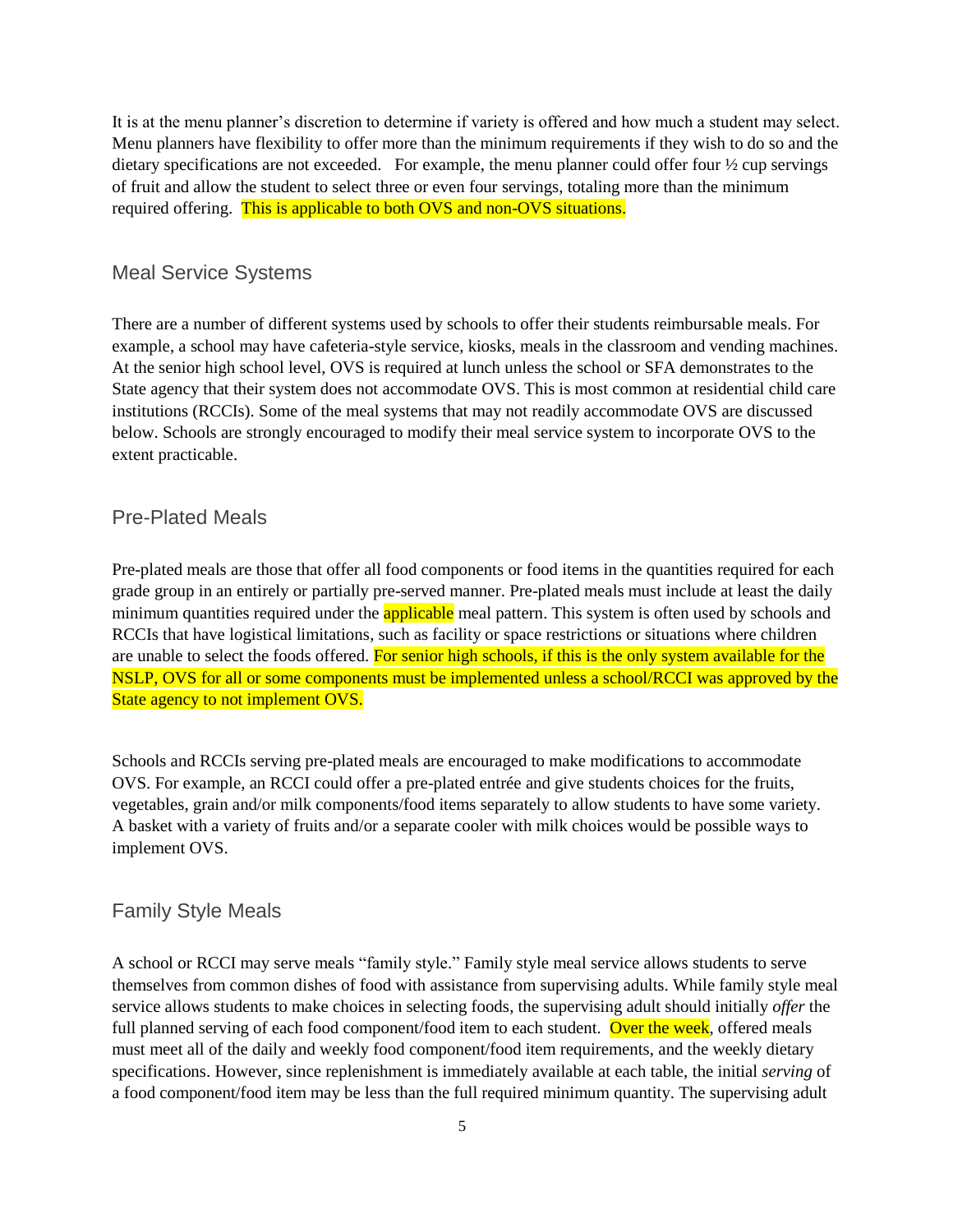should encourage additional portions and selections to meet the full required minimum serving size as appropriate, provided dietary specifications are not exceeded.

Because of the OVS requirement for the NLSP and the SBP that each student select at least ½ cup of a fruit or vegetable, the adult supervisor must ensure that each student selects at least a  $\frac{1}{2}$  cup of fruit or vegetable or a combination of both during the course of a family style meal service. For additional information on family style meals, please refer to Policy Memorandum SP 35-2011, CACFP 23-2011 "*Clarification on the Use of Offer Versus Serve and Family St*yle" dated May 17, 2011 which is applicable to the NSLP, the SBP, and the Child and Adult Care Food Program. [\(http://www.fns.usda.gov/sites/default/files/SP35\\_CACFP23-2011os.pdf\)](http://www.fns.usda.gov/sites/default/files/SP35_CACFP23-2011os.pdf)

#### <span id="page-6-0"></span>Food Bars

Schools are encouraged to use food bars and salad bars as a way to offer a wider variety of vegetables and fruits and to lower plate waste. Food and salad bars are permitted with OVS because they offer a lot of variety, which may facilitate students selecting foods they will consume.

To help students and cashiers easily identify reimbursable meals from food bars, menu planners must clearly identify the food components/food items provided on the bars and the minimum serving size for each food **component**/food item. The menu planner must also indicate which foods and combinations of foods the students may choose to select a reimbursable meal under OVS. Cashiers must also be trained and informed (daily, if needed) on what constitutes a reimbursable meal at the point of service. It is preferable that food and salad bars be located before the point of service. If the food service area cannot accommodate placement before the point of service, the SFA must consult with their State agency for approval of their alternate point of service system to ensure that all students select food components/food items from the bar that meet the meal pattern and OVS requirements. If the food bar is after the point of service, the SFA must have a monitor or other means approved by the Stage agency to ensure that students select the components in the required serving sizes that were credited at the point of service.

Pre-portioning is one method that may be used to ensure that students select an appropriate amount from these bars. For additional guidance on use of food bars and salad bars, please refer to Policy Memo SP 31-2013 "Salad Bars in the National School Lunch Program" dated March 27, 2013. ([http://www.fns.usda.gov/sites/default/files/SP31-2013os.pdf\)](http://www.fns.usda.gov/sites/default/files/SP31-2013os.pdf)

## <span id="page-6-1"></span>Pre-Packaged Meals (Bagged or "Grab and Go" Meals)

Pre-packaged meals are allowed at all  $\frac{age/grade}{levels}$  levels. For senior high schools, if this is the only system available for the NSLP, OVS for all or some components must be implemented unless a school was approved by the State agency to not implement OVS. Even with such approval, these schools are encouraged to have some food components/food items with choices and/or the option to decline, such as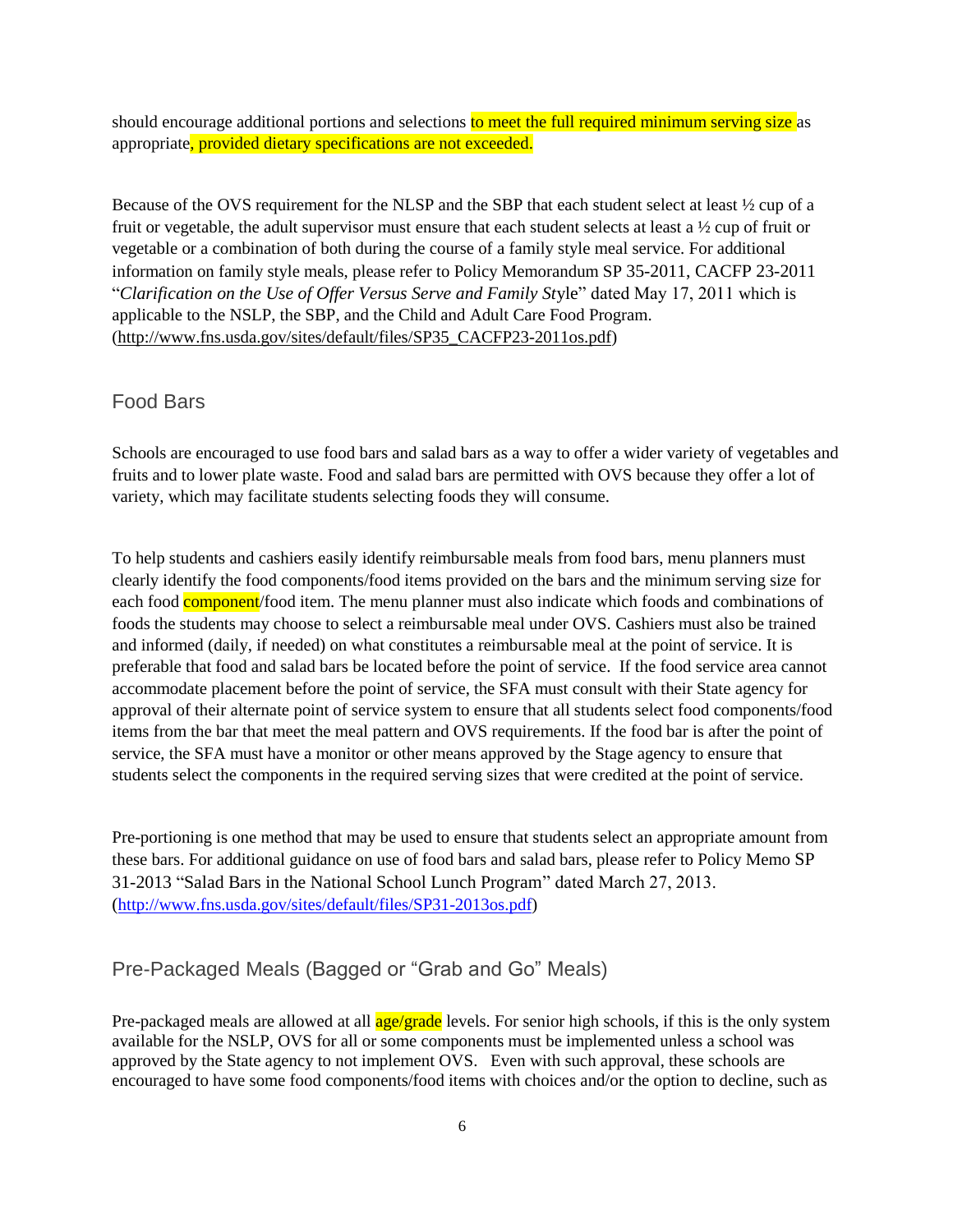fruit or milk. If these meals are offered as part of breakfast in the classroom, field trips, or for students leaving the campus for work study, OVS is not required, even at the senior high level.

#### <span id="page-7-0"></span>Menu Planning and OVS

SFAs must plan lunches and breakfasts that meet all meal pattern requirements and provide all students access to the required meal components and quantities. In addition, menus should reflect student preferences and, as much as possible, offer choices within the components. With OVS, menu planners should examine participation and selection trends to determine what and how much food to prepare. This process results in cost savings through minimizing food waste.

If choices within components are offered, the menu planner must indicate what choices or combination of choices the student may select in order to have a reimbursable meal. For example, for grades 9-12 at least one cup of fruit must be offered in a reimbursable lunch. Additionally, the menu planner may *choose* to offer a variety of fruit. If ½ cup portions of three different fruits are offered, the menu planner would indicate that the student may select  $up to \text{ two } \frac{1}{2}$  cup servings from any of the three fruit choices offered. This provides a variety of food choices to the student and shows the student how to select a reimbursable lunch. OVS is used in this example since the student may choose to take no fruit (as long as ½ cup of vegetables is selected).

Offering choices within components does not constitute OVS. Schools are encouraged to give students options for entrees and side items and are required to offer a variety of milk. If students are required to select every component, the SFA is not using OVS. Under OVS, students must be allowed to decline components (except for the required  $\frac{1}{2}$  cup serving of fruit and/or vegetable).

It is up to the menu planner to determine whether students are allowed to select duplicate food items for school meals, and it is important that this information be communicated to school nutrition staff and students clearly (such as through signage or on menus). It is also recommended that menu planners allow this practice in a consistent manner, in order to minimize confusion among students and staff.

## <span id="page-7-1"></span>OVS and à la Carte Sales

 $\overline{\phantom{a}}$ 

Foods offered in reimbursable meals may also be sold à la carte. Students and cashiers need to be able to distinguish between foods considered food components/food items in a reimbursable meal and à la carte foods.

If a student does not select the required food components/food items in the required quantities, the meal is not reimbursable. Therefore, the school may charge the student à la carte prices for each item selected. As previously discussed, in order to avoid problems at the point of service, schools are expected to conduct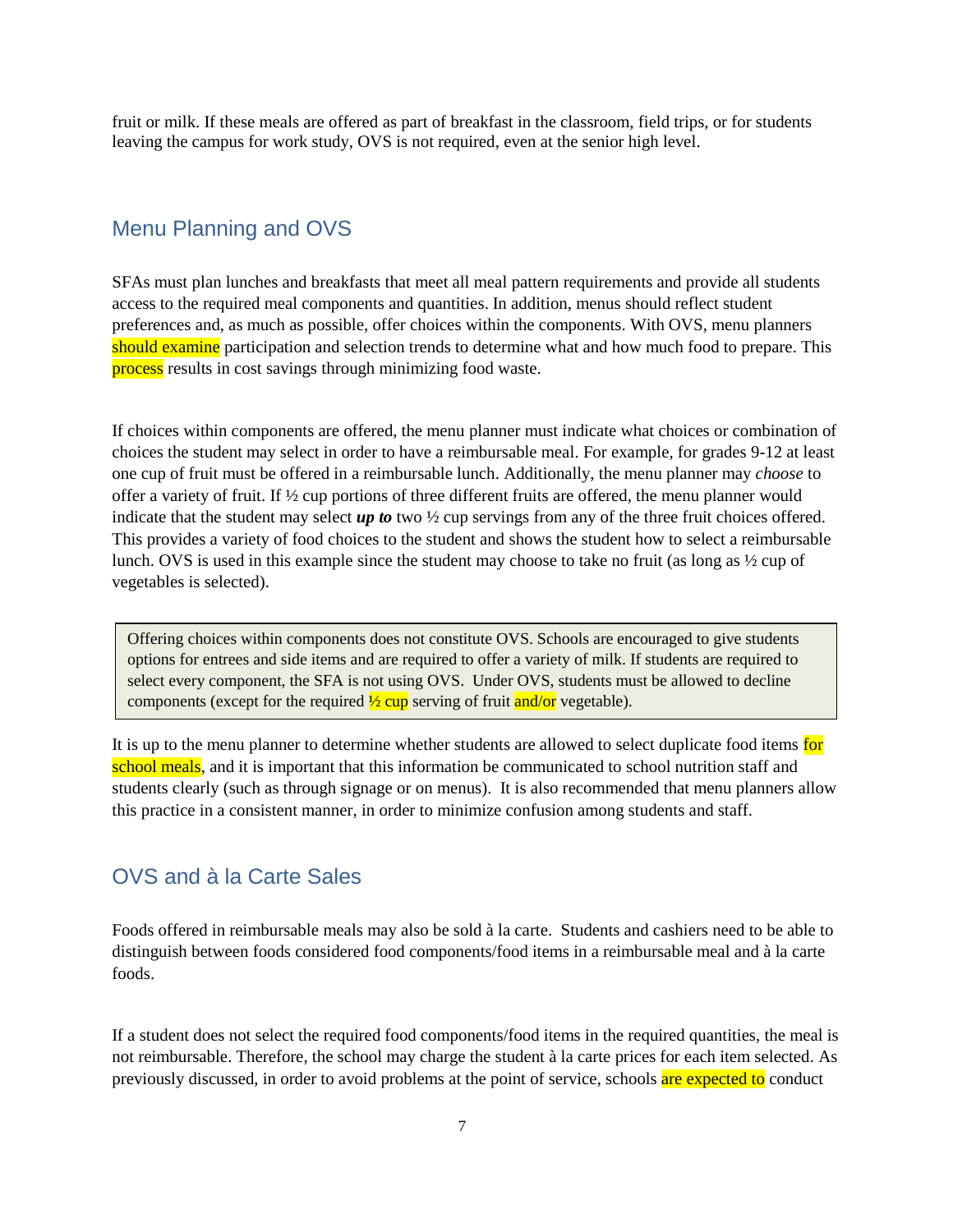training for cashiers and serving line staff so they can help students select reimbursable lunches and breakfasts.

For more information on requirements for à la carte and other competitive foods sold, please refer to guidance on the Smart Snacks regulation, (<http://www.fns.usda.gov/school-meals/smart-snacks-school>)

## <span id="page-8-0"></span>OVS and "Extra" Foods

A school may offer "extra" foods, such as ice cream or pudding, which are not creditable. These foods may complement a reimbursable meal or entice students to purchase a meal. This "extra" food may be selected by the student in addition to the meal, but may not credit toward the minimum number of food components/food items a school is required to offer under OVS. However, these "extra" foods must be included in a nutrient analysis of the weekly menu to assess compliance with the dietary specifications (calories, saturated fat, and sodium). (Also, see the Grains Component section on crediting of grain-based desserts.)

# <span id="page-8-1"></span>Implementing OVS at Lunch

| <b>Function</b>                                             | Requirement                                                                                                                                                                        |
|-------------------------------------------------------------|------------------------------------------------------------------------------------------------------------------------------------------------------------------------------------|
| Implementation of OVS                                       | Mandatory at the senior high level<br>Optional below senior high school level                                                                                                      |
| Reimbursable Meals                                          | Offer five food components                                                                                                                                                         |
| Number of Food Components/Food Items<br><b>Offered</b>      | Five food components/number of food items offered<br>varies                                                                                                                        |
| Required number of selections for OVS                       | At all grade levels, student must select at least three<br>components, one of which must be $\frac{1}{2}$ cup of fruits or<br>vegetables                                           |
| OVS and fruits and vegetables food<br>components/food items | Fruits and vegetables are two separate components.<br>Student must select at least a $\frac{1}{2}$ cup of fruits or<br>vegetables or a combined total of $\frac{1}{2}$ cup of both |
| Extra foods offered                                         | Not credited for OVS but must be included in dietary<br>specifications                                                                                                             |

## <span id="page-8-2"></span>Overview of Menu Planning/OVS At Lunch

## <span id="page-8-3"></span>**Definitions**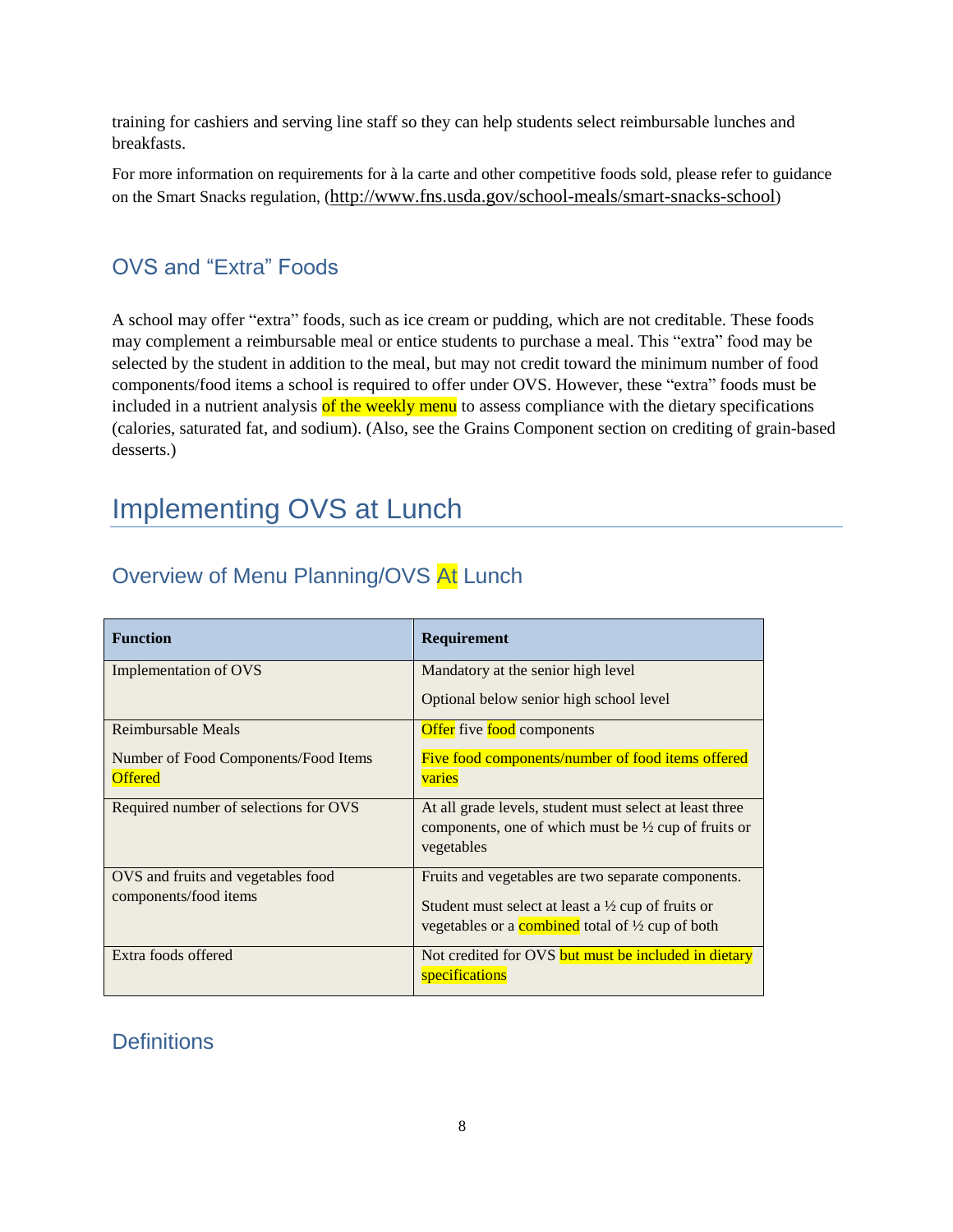A food component is one of five food groups that comprise reimbursable lunches. These are meats/meat alternates; grains; fruits; vegetables; and fluid milk. Schools must always offer all five food components in at least the minimum required quantities.

A food item is a specific food offered within the five food components. For example, a hamburger patty on a bun is one food item with two of the five food components (meats/meat alternates and grains). Separate  $\frac{1}{2}$  cup servings of peaches, applesauce and pears are three food items that represent one component (fruits).

Under OVS at lunch, a student must take at least three components in the required quantities. One selection must be at least 1/2 cup (total) from either the fruits or vegetables component. Depending on the planned menu, the student may need to select more than one food item to have the minimum quantity needed for a component to be credited.

<span id="page-9-0"></span>Use of OVS in the NSI P

- OVS must be available for students at senior high schools (as defined by the State educational agency).
- OVS is optional at middle and elementary schools (as defined by the State educational agency).
- OVS is not allowed for the NSLP snack service.
- OVS is optional for summer meals offered through the Seamless Summer Option of the NSLP.

## <span id="page-9-1"></span>The Basics

The meal pattern for lunches consists of five food components:

- (1) Fruits
- (2) Vegetables
- (3) Grains
- (4) Meats/meat alternates (m/ma) and
- (5) Fluid milk.

The age/grade groups for lunches are:

- $\bullet$  K-5
- $\bullet$  6-8 and
- $-9-12.$

Under OVS, all students, at any grade level, must select:

At least 3 of 5 food components **AND**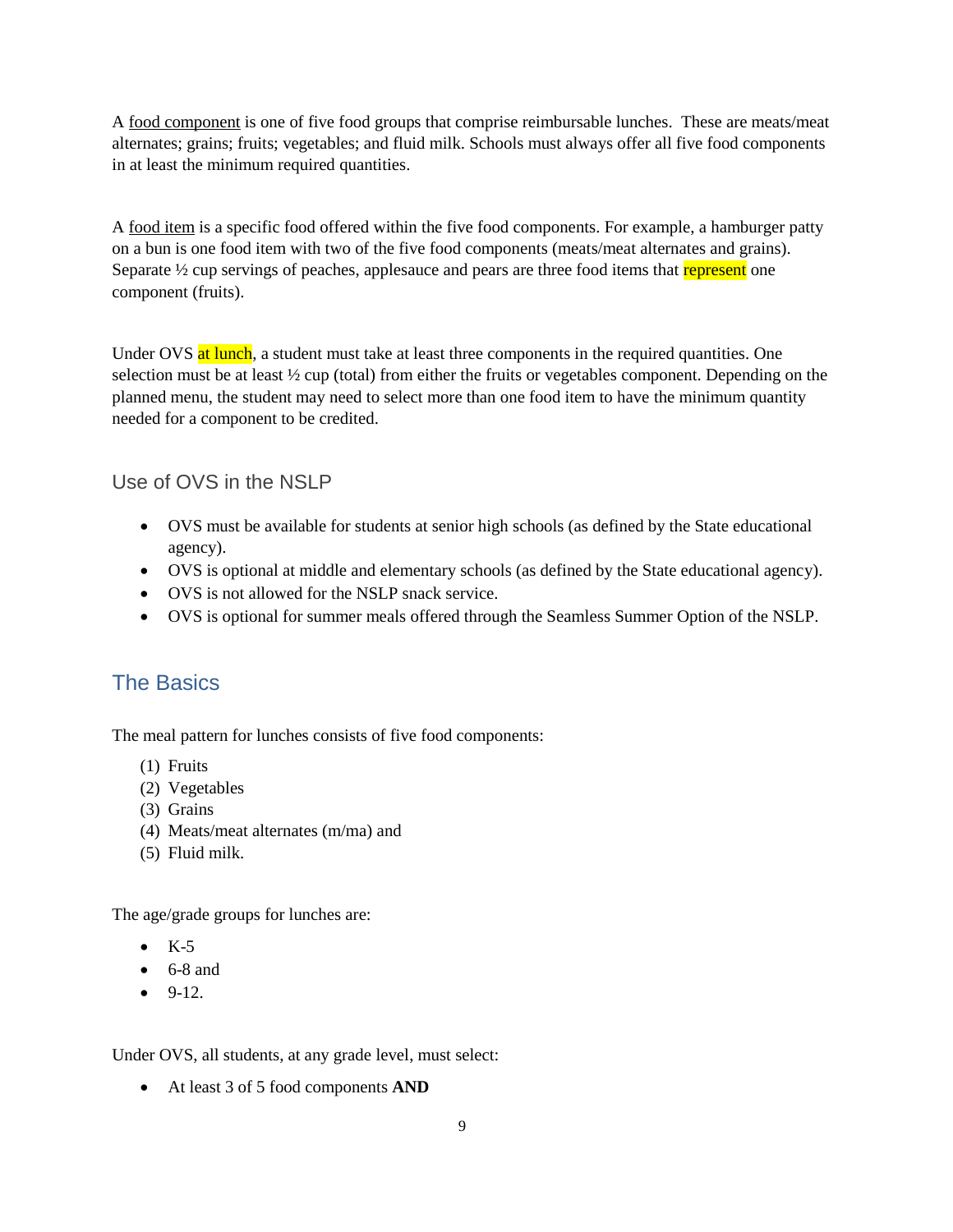#### • For the fruit and vegetable components:

 $\circ$  One of the choices selected must be at least a ½ cup serving of the fruits or vegetables component or a ½ cup total serving of both fruit and vegetable.

If only three components are selected, and two of these are fruit and vegetable, the student may only select the  $\frac{1}{2}$ cup portion for the fruit OR vegetable. For the other two components, the student must select at least the minimum  $d$ aily required serving\* of the components for them to be counted. For example: Student in  $5<sup>th</sup>$  grade wants to select milk,  $\frac{1}{2}$  cup fruit and  $\frac{1}{2}$  cup vegetable. In grades k-5 and 6-8 if a student selects the  $\frac{1}{2}$  cup fruit, they are selecting the full component of fruit and thus only have to select  $\frac{1}{2}$  cup vegetable for OVS; and

If grains, meats/meat alternates and milk are selected, the student must select at least the daily  $\frac{1}{2}$ cup fruit and/or vegetable minimum required amount.

#### $*($  for K-5 & 6-8,  $\frac{3}{4}$  cup and for 9-12, 1 cup)

Three food components are required for an adequate nutritious meal for students and to warrant the Federal reimbursement. Within each component, different food items may be offered, giving students many combinations for building a reimbursable meal. Example 1 below shows a typical menu that allows for choices that may be selected by students for a reimbursable lunch for grades  $9-12$ , and K-8.

#### **EXAMPLE 1**

Menu for Grades 9-12:

Choose 1: Hamburger on Bun OR Roasted Turkey Sandwich (2 ounce equivalents of grains and 2 ounce equivalents of m/ma each)

Choose up to 2: seasoned corn, green beans, potato wedges (1/2 cup vegetables each)\*

Choose up to 2: orange slices, fruit cocktail, banana, apple juice  $(1/2$  cup fruit each)\*

Choose 1: nonfat unflavored milk OR nonfat flavored milk (1 cup milk each)

<sup>\*</sup> Two  $\frac{1}{2}$  cups of a fruit and  $\frac{1}{2}$  cup of a vegetable cannot be credited as two components if the student only selects three components total. Either the fruit or vegetable must be a full cup to count both as components for OVS.

Menu for Grades K-5 and 6-8:

Choose 1: Hamburger on Bun or Roasted Turkey Sandwich (1.5 oz eq meat/meat alternate, 2 oz eq grains)

Choose 1: baked beans, sweet potato wedges, green beans (3/4 cup each)

Choose up to 2: Assorted fruit, fruit cocktail (1/4 cup each (1/2 cup total with two selections))

Choose 1: nonfat flavored milk or low fat unflavored milk (1 cup milk)

In the first lunch menu for grades 9-12, in Example 1, the menu planner offered the daily required minimum amount for the fruit and vegetable components  $(1 \text{ cup total})$ . The student is able to decline some of the offerings as long as at least ½ cup of fruit or vegetable is selected. In this example, the following combinations are reimbursable under OVS:

the turkey sandwich entrée and ½ cup of orange slices;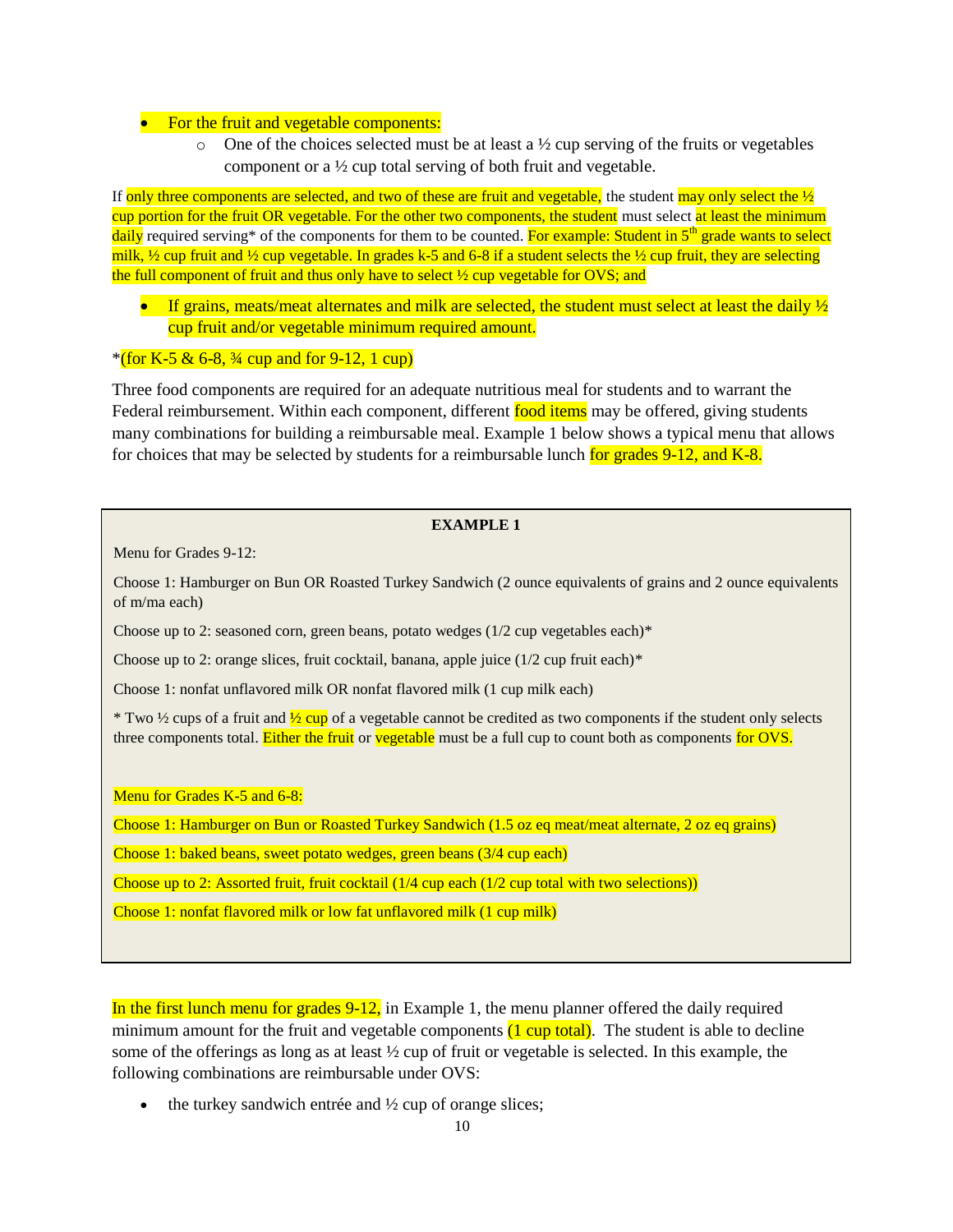- $\bullet$  milk,  $\frac{1}{2}$  cup of green beans, and the  $\frac{1}{2}$  cup banana and  $\frac{1}{2}$  cup orange slices (counts as the fruit component since the full  $\frac{1 \text{ cup}}{1 \text{ cup}}$  required daily serving was selected); and
- the hamburger and  $\frac{1}{2}$  cup potato wedges.

However, if the student selects the  $\frac{1}{2}$  cup corn,  $\frac{1}{2}$  cup fruit cocktail, and milk, the meal is not reimbursable because neither the fruit nor vegetable at half cup each, meets the required full component serving size of 1 cup.

In the second lunch menu for K-8, the menu planner offered, in total, the daily required minimum amount for the fruits component  $(1/2 \text{ cup})$  and the vegetables component  $(3/4 \text{ cup})$ . The student is able to decline some of the offerings as long as at least  $\frac{1}{2}$  cup of fruit or vegetable is selected. This means that for this menu, the student must take at least two servings from the fruit or at least one of the vegetable offerings in order to have the minimum daily required serving. In this example, the following combinations are reimbursable under OVS:

- the turkey sandwich,  $\frac{1}{4}$  cup assorted fruit, and  $\frac{1}{4}$  cup fruit cocktail (counts as the full required  $\frac{1}{2}$ ) cup daily serving);
- $\bullet$  milk, two 1/4 cup assorted fruits (counts as the full required  $\frac{1}{2}$  cup daily serving),  $\frac{3}{4}$  cup sweet potato wedges; and
- hamburger, and  $\frac{3}{4}$  cup potato wedges, (counts as the full required  $\frac{3}{4}$  cup daily serving).

Signage and instructions to students are important to assist them in understanding which foods may be declined under OVS. For examples of signage, check out the school meals Best Practices Sharing Center. [\(http://healthymeals.nal.usda.gov/best-practices\)](http://healthymeals.nal.usda.gov/best-practices)

Other than selecting the required minimum  $\frac{1}{2}$  cup fruit and/or vegetable serving, it is the student's choice to select or decline a food component. Schools may not specify other food components a student must select. However, if the lunch menu includes, for example, a combination food such as a slice of pizza that provides three of the five required food components (grains from the crust; vegetables from the sauce and toppings; and m/ma from the cheese), the student may have to select the slice of pizza if not enough additional options are available to select a reimbursable lunch.

Five food components must be offered in at least the daily minimum required quantities and weekly minimum quantities, if applicable. However, OVS only applies to daily selections, not available choices over the school week.

## <span id="page-11-0"></span>Food Component Requirements for Lunches

Please note that in the following sections on the individual components (fruits, vegetables, m/ma, and grains), information that applies to each of these components is intentionally repeated.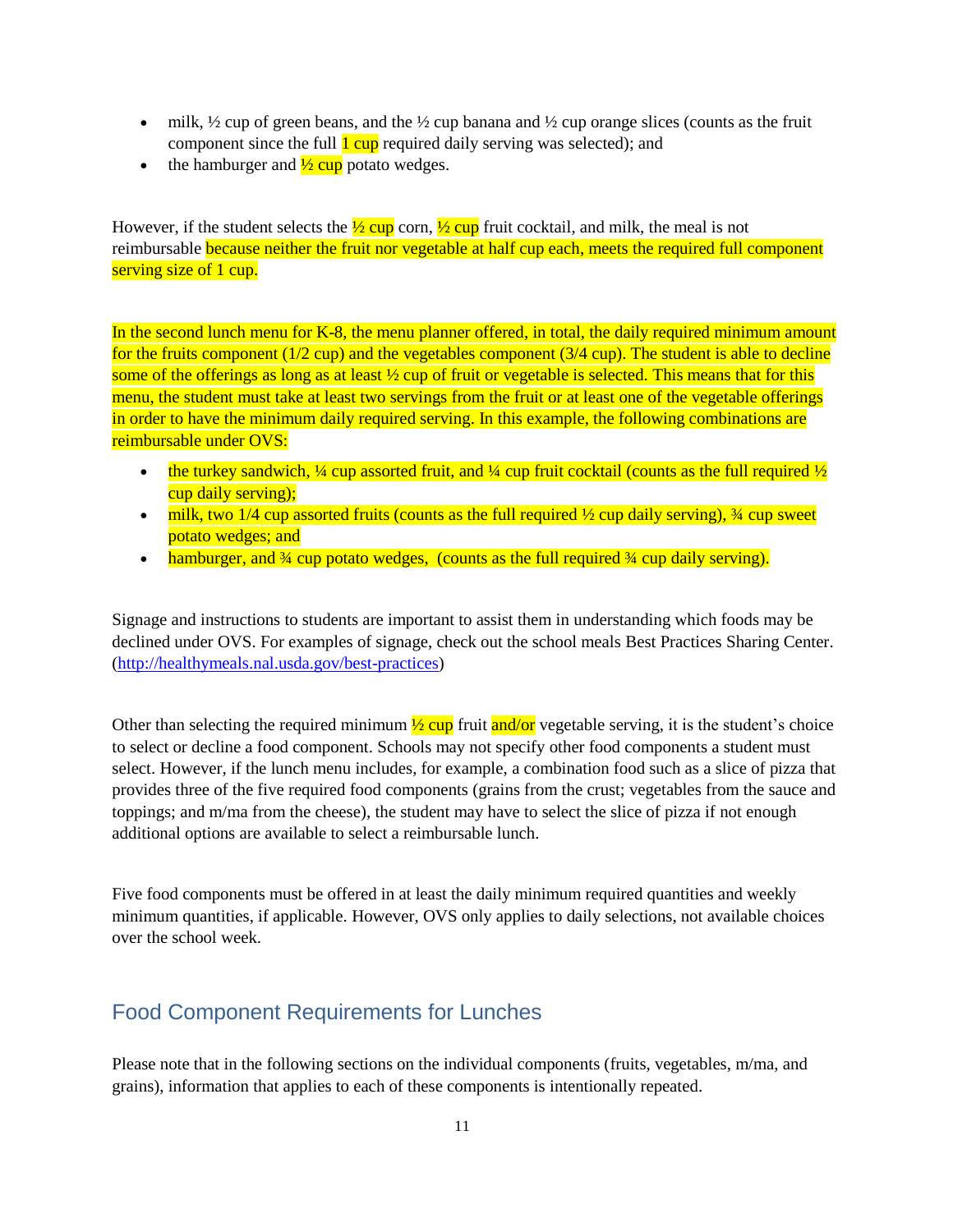## <span id="page-12-0"></span>Meats/Meat Alternates (M/MA) Component

Students in all grades must be offered at least the daily minimum ounce equivalents (oz eq) of m/ma required in the meal pattern. In addition, there is a range over the school week with a minimum number of oz eq that must be offered. This means that on some days, schools serving Grades K-5 and 6-8 must offer more than the minimum daily amount to meet the weekly minimum requirement. The minimum quantity that may be credited towards the m/ma component is 0.25 ounce equivalent.

| <b>Grades</b> | <b>Daily Minimum Requirement</b>                                                                                              | <b>Weekly Requirement</b> |
|---------------|-------------------------------------------------------------------------------------------------------------------------------|---------------------------|
| $K-5$         | 1 ounce equivalent                                                                                                            | 8-10 ounce equivalents    |
| $6 - 8$       | 1 ounce equivalent                                                                                                            | 9-10 ounce equivalents    |
| $9-12$        | 2 ounce equivalents                                                                                                           | 10-12 ounce equivalents   |
|               | Schools are only required to meet the daily and weekly minimum requirements for this food component. This policy is found     |                           |
|               | at 7 CFR 210.7(d) (1) for eligibility to receive additional reimbursement and at 7 CFR 210.18(g) (2) (vi) for the purposes of |                           |
|               | administrative reviews. State agencies would consider SFAs compliant with the weekly ranges for this component if the         |                           |
|               | FNS-developed or FNS-approved Certification Tool and required supporting documentation indicate the menu is compliant         |                           |

The m/ma component may be offered in a main dish or in a main dish and one other food item as shown in Example 2 below. All four options offer at least two oz eq of m/ma. However, the beef stew and roast pork options contain all of the m/ma in one food item (main dish), while the other options (peanut butter sandwich plus cheese stick or salad w/chickpeas plus yogurt) split the m/ma component into 2 food items (main dish plus side item).

#### **EXAMPLE 2**

M/MA choices at lunch:

with the daily and weekly *minimums*.

- Beef stew (3 oz eq m/ma)
- Roast pork over rice (2 oz eq m/ma)
- Peanut butter sandwich (1.5 oz eq m/ma) and cheese stick (0.75 oz eq m/ma)
- Entree salad w/chickpeas (1 oz eq m/ma) and yogurt (1 oz eq m/ma)

If the m/ma component is offered in two food items, the m/ma component is credited if the student selects the required daily minimum for her/his grade group. This means, again using Example 2, that a student in grades K-5 or 6-8 (with a required daily m/ma minimum of 1 oz eq) could select just the peanut butter sandwich with 1.5 oz eq of m/ma (declining the cheese stick). This selection would credit as meeting the m/ma component. However, since the daily minimum m/ma required for grades 9-12 is 2 oz eq. a  $10^{th}$ grader would have to select *both* the peanut butter sandwich and cheese stick (2.25 oz eq total) to meet the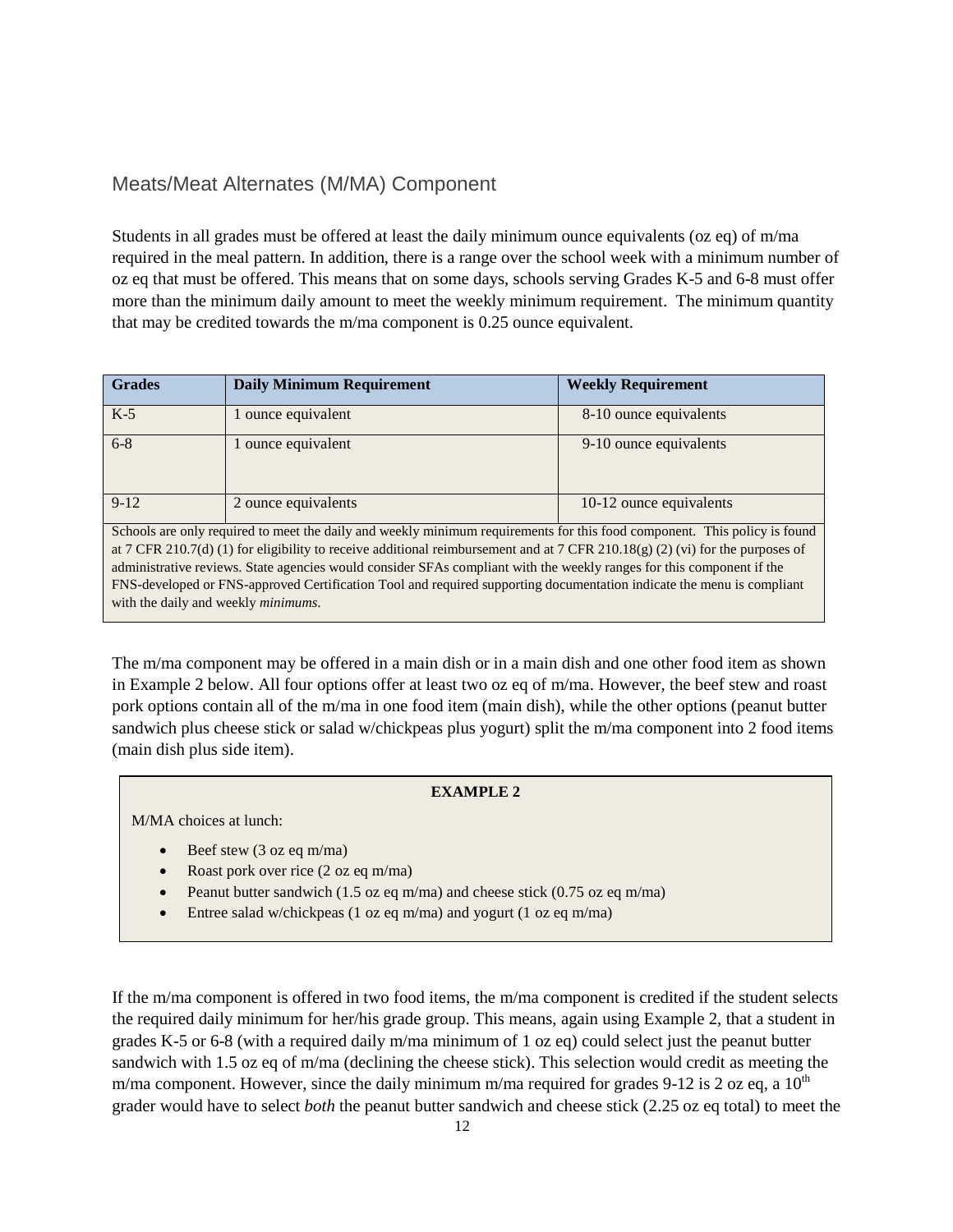minimum daily quantity for the m/ma component. Similarly, if only the cheese stick  $(0.75 \text{ oz eq m/mol})$ was selected by a student at any grade level, it cannot be credited as meeting the m/ma component because it does not meet the daily minimum m/ma required for any age/grade group.

Mature, dry Beans and peas including dry lentils and immature, fresh soy beans may be credited as either m/ma or legume vegetable. Peanuts, which are legumes, cannot count towards the legume vegetable requirement. It is up to the menu planner to determine each day how beans/peas are credited.

## <span id="page-13-0"></span>Vegetables Component

| <b>Grades</b> | <b>Daily Minimum Requirement</b> | <b>Weekly Minimum Requirement</b> |
|---------------|----------------------------------|-----------------------------------|
| $K-5$         | $\frac{3}{4}$ cup                | $3\frac{3}{4}$ cups               |
| $6 - 8$       | $\frac{3}{4}$ cup                | $3\frac{3}{4}$ cups               |
| $9 - 12$      | 1 cup                            | 5 cups                            |

Students in all grades must be offered daily and weekly minimum servings of vegetables.

Full strength juice may be offered to meet up to one-half of the weekly vegetable requirements. Menu planners may allow students to select more than the daily minimum serving of vegetables if the dietary specifications for lunches are not exceeded. The minimum quantity that may be credited towards the vegetables component is one-eighth of a cup.

The vegetables component consists of a variety of subgroups that must be offered over the week. While there is no requirement that a student select each subgroup, the SFA must ensure that all students have the opportunity to select each of the vegetable subgroups over the week.

To be credited as part of a reimbursable lunch for OVS, the minimum quantity of vegetable a student must select is:

- $\bullet$   $\frac{1}{2}$  cup of vegetables, or
- $\bullet\quad$   $\frac{1}{2}$  cup total from the fruits and vegetables components (credits as one component), or
- $\bullet$   $\frac{1}{2}$  cup of an item containing both fruits and vegetables (e.g., a carrot/raisin salad).

A student may take two  $\frac{1}{4}$  cup servings of either the same or a different vegetable to meet the  $\frac{1}{2}$  cup minimum requirement for OVS.

#### **EXAMPLE 3**

Food items at lunch containing vegetables:

- $\bullet$  Beef stew (contains  $\frac{1}{2}$  cup vegetables)
- Seasoned corn  $(\frac{1}{2})$  cup vegetables)
- Carrot/raisin salad ( contains  $\frac{1}{4}$  vegetable and  $\frac{1}{4}$  cup fruit)
- Green bean casserole (contains 1/4 cup vegetables)
- Green peas ( contains  $\frac{1}{4}$  cup vegetables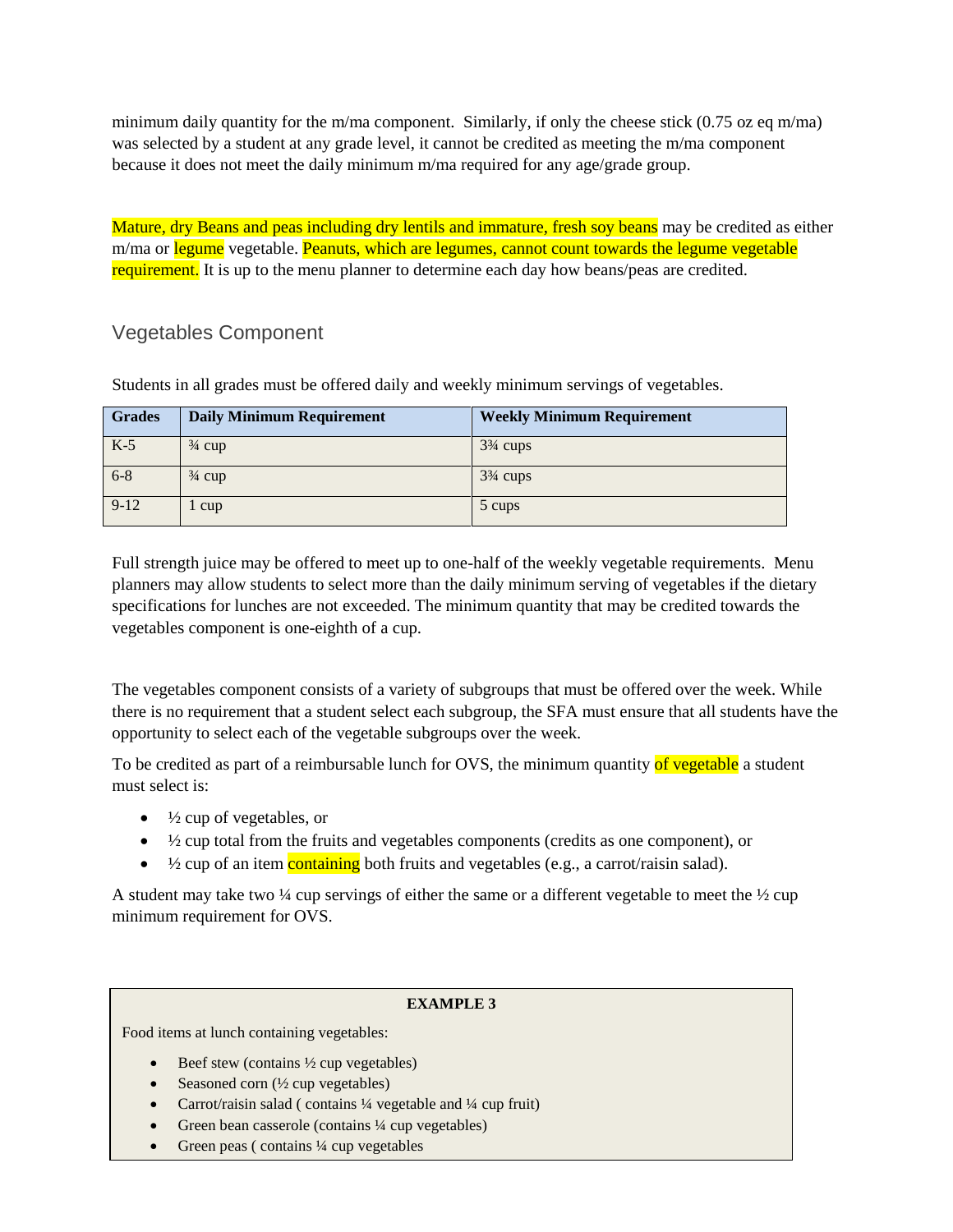Example 3 below lists some possible lunch offerings containing vegetables.

In Example 3, the beef stew is a main dish that contains ½ cup of vegetables, while the corn is a side item containing  $\frac{1}{2}$  cup of vegetables. The carrot/raisin salad consists of  $\frac{1}{2}$  cup combination of both fruits and vegetables in the same dish. Since the green beans and peas are each ¼ cup portions, taking one selection of green beans and one selection of peas meets the  $\frac{1}{2}$  cup requirement. Likewise, as noted above, taking two selections of the same vegetable item (such as the green bean casserole) is allowable in order to reach the ½ cup minimum vegetable requirement for OVS.

Beans/peas (legumes) may be credited as either m/ma or vegetable. It is up to the menu planner to determine each day how beans/peas are credited.

If a student does not select at least a  $\frac{1}{2}$  cup serving total of fruits and/or vegetables, the lunch is not reimbursable, even if he/she has three other components (e.g., m/ma, grains, and milk). Cashiers should allow these students to select fruits or vegetables from the serving line or have these items available at the point of service. If the student *still* does not select at least a ½ cup serving of fruits and/or vegetables, the meal is not reimbursable. The school may charge the student à la carte prices for the foods selected. Please refer to guidance on the Smart Snacks [\(http://www.fns.usda.gov/healthierschoolday/tools-schools-smart-snacks\)](http://www.fns.usda.gov/healthierschoolday/tools-schools-smart-snacks).

For OVS purposes, if a student can select more than the minimum daily required serving of vegetables (such as from a salad bar), the component is credited only once. For example, if a  $10<sup>th</sup>$  grade student makes a salad with three cups of vegetables, s/he must still select at least two other components in order to have a reimbursable meal (one of which could be a ½ cup of fruit).

For OVS, if a 10<sup>th</sup> grade student selects only three components and two of these are a fruit and a vegetable, s/he must select the full required serving size for either the fruits or vegetables component to have both credited as components. In other words, a  $10^{th}$  grader who selects  $\frac{1}{2}$  cup of fruit and  $\frac{1}{2}$  cup of vegetables and milk does not have a reimbursable meal. Either the fruit or vegetable selection must be one cup to credit it as a full component. Alternately, the student could select a grain or m/ma choice as the third component, instead of more fruits or vegetables.

| <b>EXAMPLE 4</b>                                                                                                                |     |
|---------------------------------------------------------------------------------------------------------------------------------|-----|
| Menu for Grades 9-12:                                                                                                           |     |
| Choose 1: hamburger on bun OR turkey sandwich (2 oz eq of grains, 2 oz eq of m/ma)                                              |     |
| Choose up to 2: seasoned corn, green beans, potato wedges $(\frac{1}{2})$ cup of vegetables each)                               |     |
| Choose up to 2: orange slices, fruit cocktail, banana, apple juice $(\frac{1}{2})$ cup of fruit each)                           |     |
| Choose 1: nonfat unflavored milk OR nonfat flavored milk (1 cup)                                                                | ree |
| Schools are encouraged to allow students to select more items as long as the weekly dietary specifications are<br>not exceeded. |     |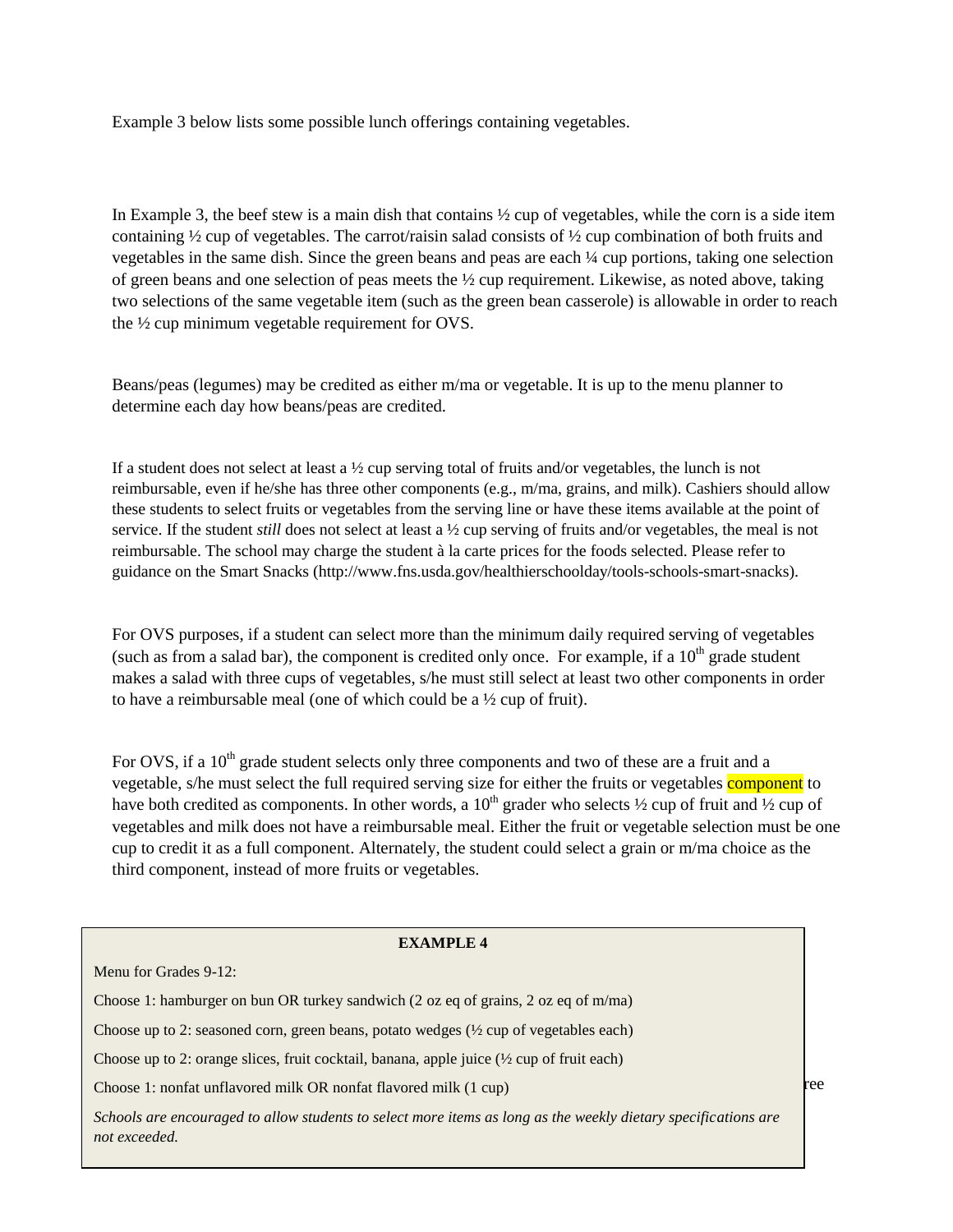$\bullet\quad$   $\frac{1}{2}$  cup seasoned corn and  $\frac{1}{2}$  cup green beans (1 cup vegetables total; the full vegetables component);  $\frac{1}{2}$  cup orange slices ( $\frac{1}{2}$  cup meets minimum for OVS); 1 cup unflavored milk (milk component)

#### OR

 $\bullet\quad$   $\frac{1}{2}$  cup green beans ( $\frac{1}{2}$  cup meets minimum for OVS); two  $\frac{1}{2}$  cups orange slices (1 cup fruit total; the full fruit component); 1 cup unflavored milk (milk component).

The menu in Example 4 limits the fruit and vegetable choices to two selections for each component. However, schools are encouraged to allow students to take more items if the weekly dietary specifications are met.

### <span id="page-15-0"></span>Fruits Component

| <b>Grades</b> | <b>Daily Minimum Requirement</b> | <b>Weekly Minimum Requirement</b> |
|---------------|----------------------------------|-----------------------------------|
| $K-5$         | $\frac{1}{2}$ cup                | $2\frac{1}{2}$ cups               |
| $6 - 8$       | $\frac{1}{2}$ cup                | $2\frac{1}{2}$ cups               |
| $9 - 12$      | l cup                            | 5 cups                            |

Full strength juice may be offered to meet up to one-half of the weekly fruit requirements. Menu planners may allow students to select more than the daily minimum serving for fruit if the dietary specifications for average lunches offered over the school week are met. The minimum quantity that may be credited towards the fruit component is one-eighth of a cup.

To be credited as a reimbursable lunch for OVS, the minimum quantity of fruit that a student must select is:

- $\bullet$   $\frac{1}{2}$  cup of fruit, or
- $\bullet$   $\frac{1}{2}$  cup total from the fruits and vegetables components (credits as one component), or
- $\bullet$   $\frac{1}{2}$  cup of a dish containing both fruit and vegetable (e.g., carrot/raisin slaw).

A student may take two  $\frac{1}{4}$  cup servings of either the same or a different fruit to meet the  $\frac{1}{2}$  cup minimum requirement for OVS and be credited as the fruit component.

For OVS purposes, if a student can select more than the minimum daily required quantity of fruit (such as from a salad bar), the component is credited only once. For example, if a  $5<sup>th</sup>$  grade student selects 2 cups of fruit, s/he must still select at least two other components in order to have a reimbursable meal (one of which could be  $\frac{1}{2}$  cup of vegetables).

If a student does not select at least a  $\frac{1}{2}$  cup serving total of fruits and/or vegetables, the lunch is not reimbursable, even if they have three other components (e.g., m/ma, grains, and milk). Cashiers should allow these students to select fruits or vegetables from the serving line or have these items available at the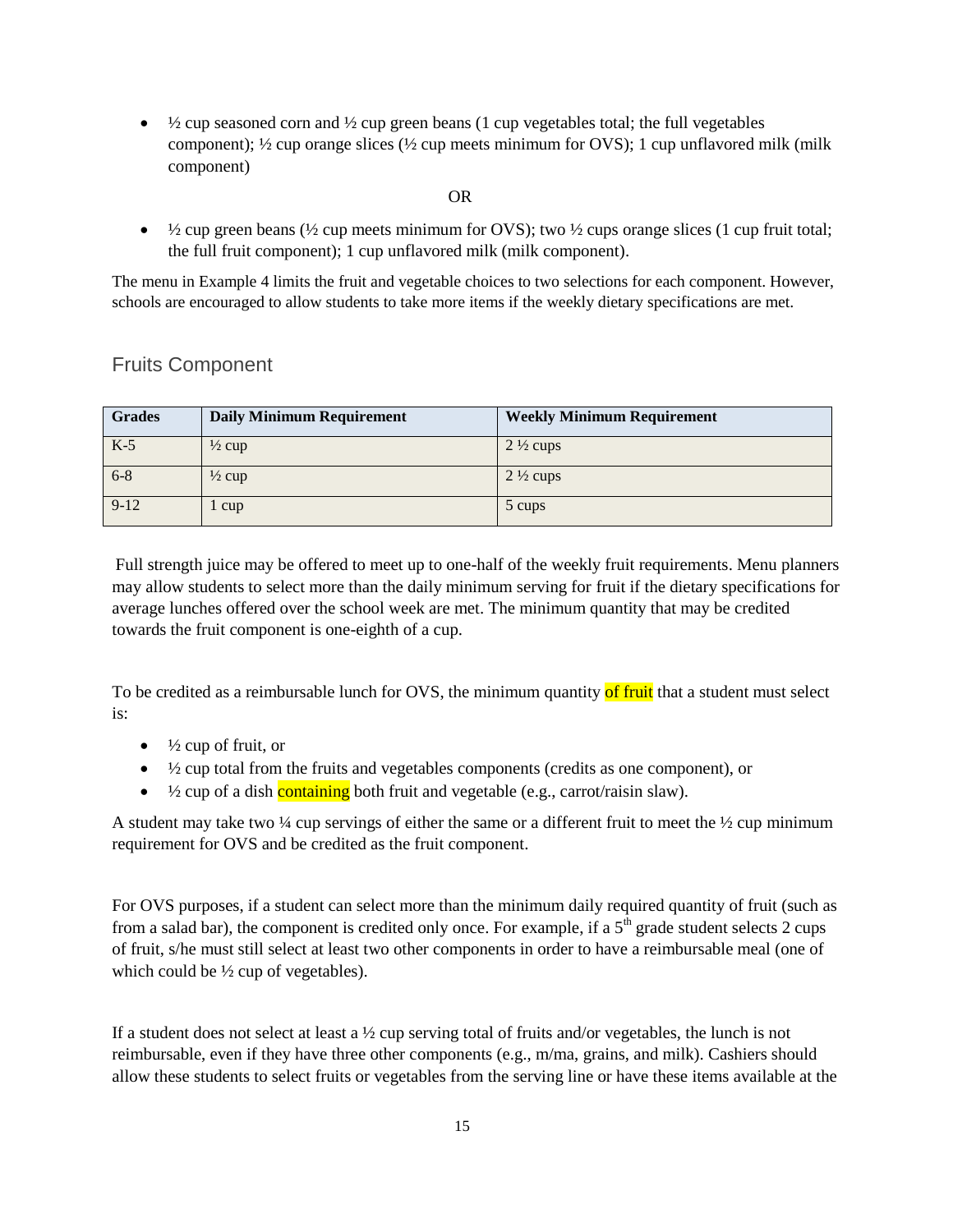point of service. If the student *still* does not select at least a ½ cup serving of fruits and/or vegetables, the meal is not reimbursable. The school may charge the student à la carte prices for the foods selected.

For OVS, if a  $10<sup>th</sup>$  grade student selects only three components and two of these are a fruit and a vegetable, s/he must select the minimum required daily serving for either the fruits or vegetables components to have both credited as components. In other words, a  $10<sup>th</sup>$  grader who selects  $\frac{1}{2}$  cup of fruit and ½ cup of vegetables and milk does not have a reimbursable meal. Either the fruit or vegetable selection must be one cup to credit it as the third component. Alternately, the student could select a grain or m/ma choice as the third component, instead of more fruits or vegetables.

## <span id="page-16-0"></span>Grains Component

| <b>Grades</b>                      | <b>Daily Minimum Requirement</b>                                                                                              | <b>Weekly Requirement</b> |
|------------------------------------|-------------------------------------------------------------------------------------------------------------------------------|---------------------------|
| $K-5$                              | ounce equivalent                                                                                                              | 8-9 ounce equivalents     |
| $6 - 8$                            | 1 ounce equivalent                                                                                                            | 8-10 ounce equivalents    |
| $9-12$                             | 2 ounce equivalents                                                                                                           | 10-12 ounce equivalents   |
|                                    | Schools are only required to meet the daily and weekly minimum requirements for this food component. This policy is found     |                           |
|                                    | at 7 CFR 210.7(d) (1) for eligibility to receive additional reimbursement and at 7 CFR 210.18(g) (2) (vi) for the purposes of |                           |
|                                    | administrative reviews. State agencies would consider SFAs compliant with the weekly ranges for this component if the FNS-    |                           |
|                                    | developed or FNS-approved Certification Tool and required supporting documentation indicate the menu is compliant with the    |                           |
| daily and weekly <i>minimums</i> . |                                                                                                                               |                           |
|                                    |                                                                                                                               |                           |

The grains component is credited for OVS if the total **amount** selected equals at least the minimum daily ounce equivalent (oz eq) requirement for the grade group. In addition, there is a range over the school week with a minimum number of oz eq that must be offered. This means that on some days, schools must offer more than the minimum daily amount to meet the weekly requirement. The *minimum* quantity that can be credited towards the grains component is one-quarter of an ounce equivalent (0.25 oz eq). The grains component may be offered in combination with another food component (for example, an entrée with grains and m/ma) or separately (such as a roll or serving of rice). All grain offerings over the course of the week must be whole grain-rich. (Temporary exceptions allowed in school year 2015-2016 per memorandum SP 20-2015 dated 2/10/15.)

As shown in Example 5 below, the burrito with chicken and brown rice option contains all of the grains in one food item (entrée), while the spaghetti with marinara sauce (entrée) and roll (side item) option splits the grains component into two food items. The rice pilaf is a grain side item.

#### **EXAMPLE 5**

Food item choices containing grains:

- Burrito with chicken and brown rice (2.5 oz eq grains total)
- 16 Spaghetti w/marinara sauce (1.5oz eq grains) and whole wheat roll (0.75 oz eq grain) [2.25 oz eq grains total]
- Rice pilaf (1 oz eq grain)
- Oatmeal raisin cookie (1 oz eq grain)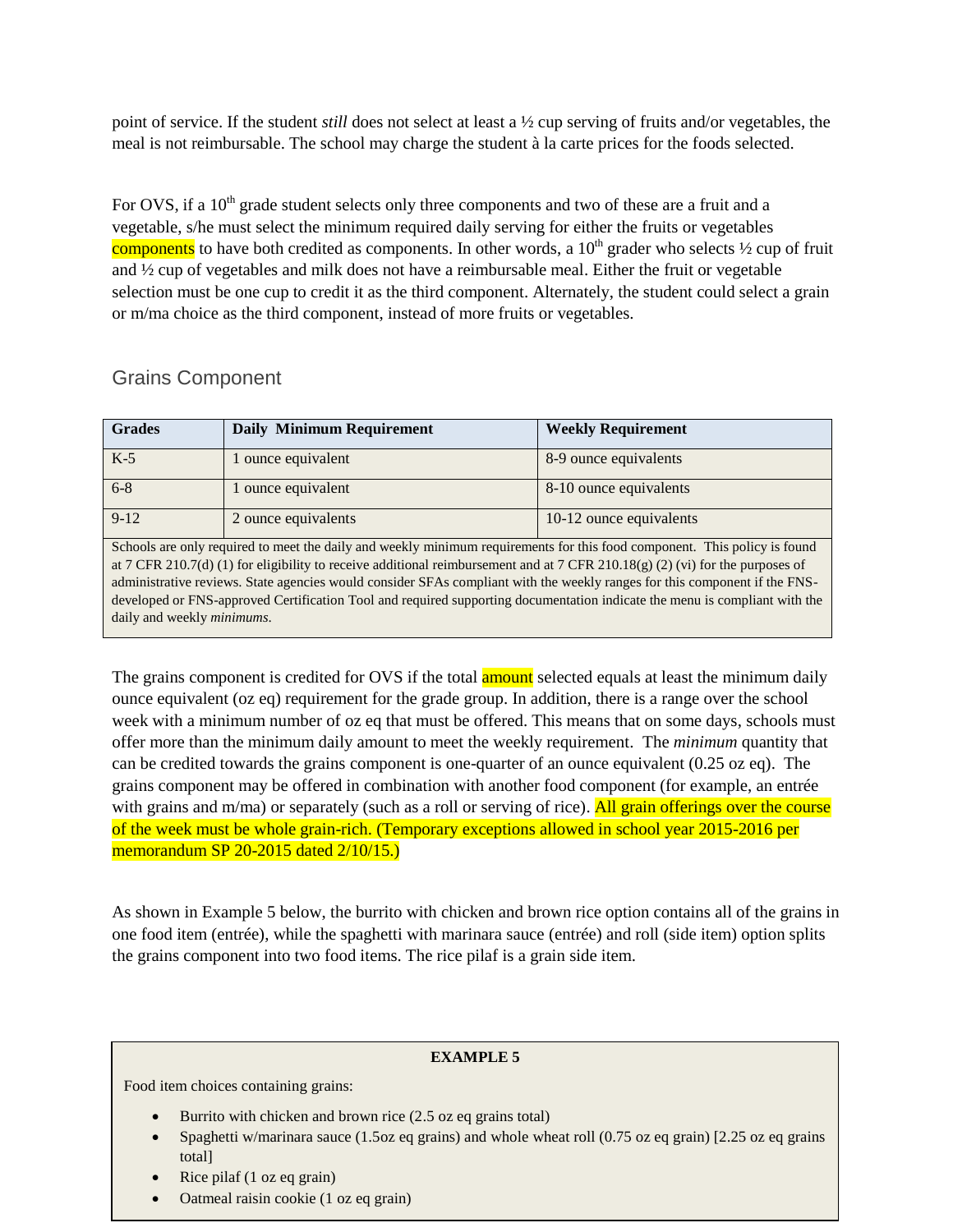If the grains component is offered in two or more food items, for OVS, the grains component is credited if the student's selection has at least the required daily minimum quantity for her/his grade group. Therefore, if more than one oz eq of grain is offered in grades K-5 and 6-8 to meet the weekly requirement, for OVS, the student may decline part of this offering and still have a reimbursable meal by taking only one oz eq.

Again using Example 5, a student in grades K-5 or 6-8 (minimum daily requirement of 1 oz eq) could select just the spaghetti with marinara sauce (declining the dinner roll). The spaghetti would credit as meeting the grains component. However, since the daily minimum grain required for grades 9-12 is 2 oz eq, a 10<sup>th</sup> grader must select *both* the spaghetti with marinara sauce and the dinner roll (2.25 oz eq total) to meet the grains component. Alternatively, the  $10<sup>th</sup>$  grader could select both the spaghetti (1.5 oz eq) and the cookie (1 oz eq; a total of 2.5 oz eq) to meet the minimum required 2 oz eq.

Similarly, no student would be able to select just the whole wheat roll (0.75 oz eq), decline the spaghetti with marinara sauce, and meet the grains component. This is because it does not meet the daily minimum grains quantity required for any age/grade group. The student would have to select other food items containing grains to receive credit for the grains component.

Up to 2 oz eq of grain-based desserts may be credited towards the grains component per week. If the student selects a grain-based dessert which meets the daily minimum requirement of 1 oz eq, it is creditable for this component. Therefore, since the oatmeal raisin cookie in Example 5 is 1 oz eq, it could credit as meeting the daily required serving for the grains component for grades K-5 and 6-8 (but not grades 9-12).

## <span id="page-17-0"></span>Milk Component

For all grade groups, one cup of fluid milk must be offered daily as a beverage. Students may decline milk under OVS. The weekly minimum amount of five cups of milk may be met by offering the daily minimum of one cup. There is also a daily requirement to offer a variety of (at least two) milk choices. For the student to receive credit for the milk component, s/he must select at least one cup of fluid milk.

While water must be made available to students during meal service, SFAs shall not promote or offer water or other beverage **as an alternative selection to fluid milk** on the meal service line. Water is not a food component or food item for the reimbursable meal (see SP 28-2011 "*Revised Child Nutrition Reauthorization 2010: Water Availability During National School Lunch Program Meal Service*" (July 12, 2011) at<http://www.fns.usda.gov/water-availability-during-nslp-meal-service>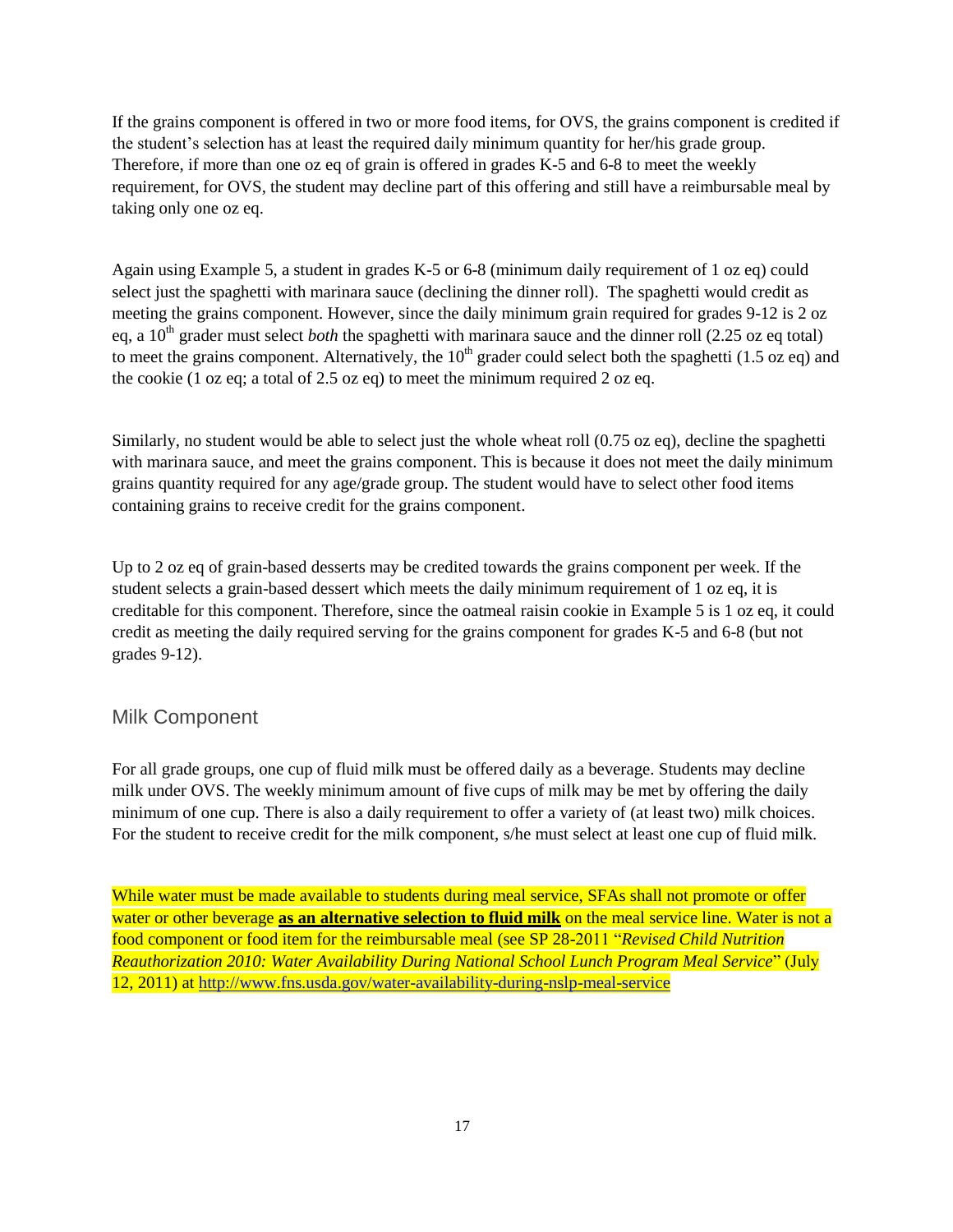# Implementing OVS at Breakfast

## <span id="page-18-0"></span>Overview of Menu Planning/OVS At Breakfast

| <b>Function</b>                                                                     | Requirement                                                                                                                                                                                                                                                     |
|-------------------------------------------------------------------------------------|-----------------------------------------------------------------------------------------------------------------------------------------------------------------------------------------------------------------------------------------------------------------|
| <b>Implementation of OVS</b>                                                        | Optional at all levels                                                                                                                                                                                                                                          |
| Number of Food Components/Food<br>Items Offered for Reimbursable<br>Meals under OVS | Offer four food items from three components                                                                                                                                                                                                                     |
| Required number of selections for<br><b>OVS</b>                                     | Student must select at least three food items<br>One selection must be at least $\frac{1}{2}$ cup of fruits                                                                                                                                                     |
| OVS and the fruit food component<br>OVS and food items for the fruit<br>component   | Vegetables may be offered to meet all or part of the<br>fruit requirement<br>The one cup required quantity may be offered as<br>more than one food item<br>One selection must be at least $\frac{1}{2}$ cup of fruit (or<br>vegetable or a combination of both) |
| "Extra" foods offered                                                               | Not credited for OVS but must be counted in dietary<br>specifications                                                                                                                                                                                           |
| Double servings of components/food<br>items                                         | Allowed for fruits (or vegetables) and grains (or<br>meats/meat alternates) components.                                                                                                                                                                         |

## <span id="page-18-1"></span>**Definitions**

<span id="page-18-2"></span>A *food component* is one of three food groups that comprise reimbursable breakfasts. These are: fruits (or vegetables as substitute); grains (with optional meats/meat alternates); and fluid milk. Schools must always offer all three food components in at least the minimum daily required quantities.

<span id="page-18-3"></span>A *food item* is a specific food offered within the three food components. For the purposes of OVS, a school must offer at least four food items from the three required food components (fruits, grains, milk). Under OVS, the student must select three food items, including at least ½ cup of fruits or vegetables, to have a reimbursable breakfast.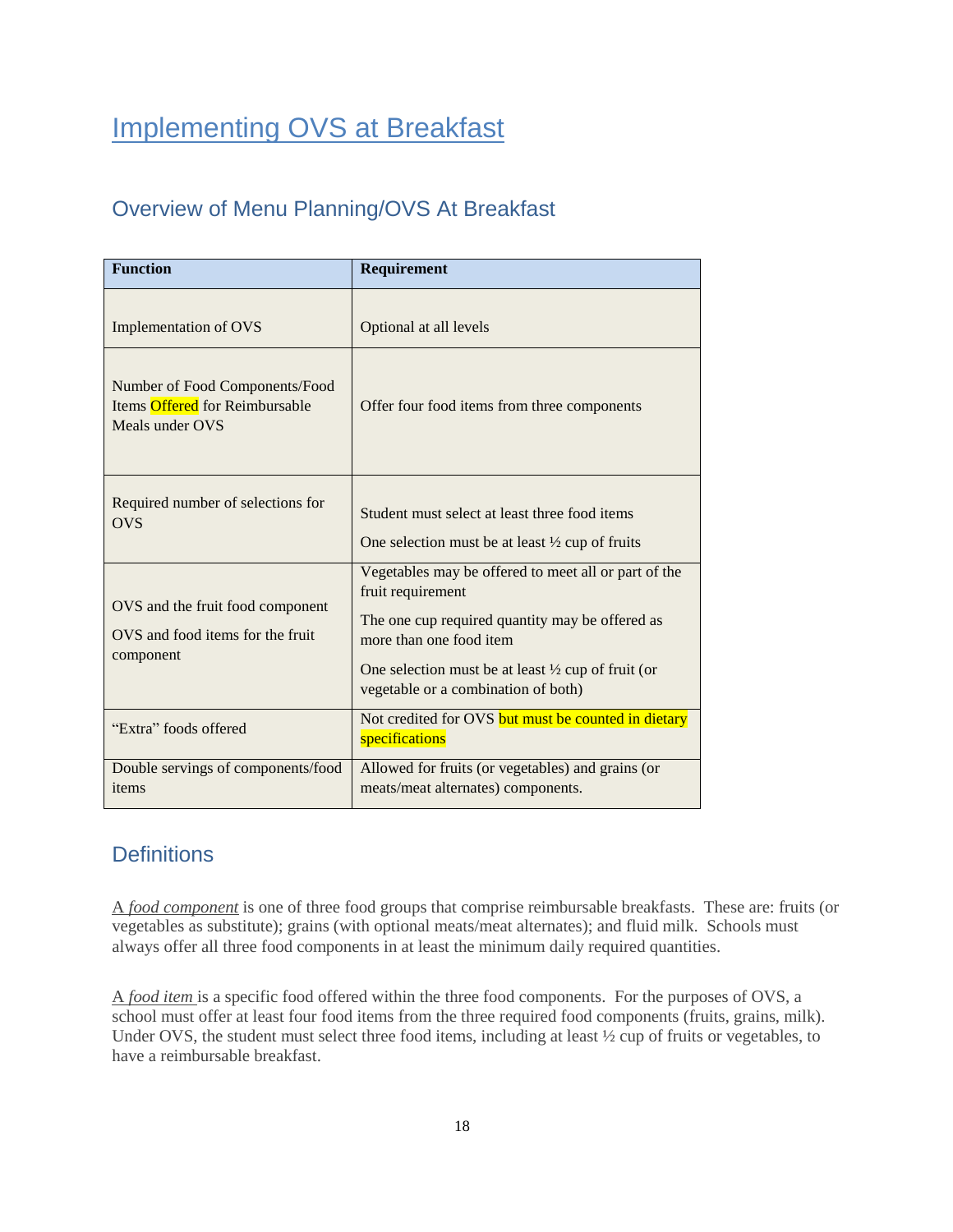The food items selected may be from any of the required components and must be in the required minimum quantities (discussed below for each food component). Depending on the planned menu, the student may need to select more than one food item to have the minimum quantity needed for a component to be credited.

## <span id="page-19-0"></span>OVS in the SBP

OVS is optional at all grade levels.

## <span id="page-19-1"></span>The Basics

The meal pattern for breakfast consists of three food components:

- (1) Fruits (or vegetables substitution)
- (2) Grains (or optional credited meats/meat alternates) and
- (3) Milk

The age/grade groups for breakfasts are:

- $\bullet$  K-5
- $\bullet$  6-8 and
- $-9-12.$

#### <span id="page-19-2"></span>OVS Menu Planning

#### For OVS:

- At least four food items must be offered;
- All students, at any grade level, must select at least three food items;
- **If selected,** the grains (or meats/meat alternates offered for this component) and milk must be in the daily minimum required amount; and
- For the fruit component, the student must select at least  $\frac{1}{2}$  cup of fruit or vegetables;

For example, the school may offer 1 oz eq cereal; ½ cup of juice, ½ cup of berries and 8 ounces of milk as the four food items. Under OVS, the student could select cereal, milk, and ½ cup of juice for a reimbursable breakfast.

Except for selecting a  $\frac{1}{2}$  cup of fruit, it is the student's choice to select or decline food items. However, the menu planner determines how to offer food items, which may affect the selections a student can make to build a reimbursable breakfast. For example, the menu may offer a combination food that contains more than one food item which cannot be separated, such as a pre-plated waffle with fresh fruit topping.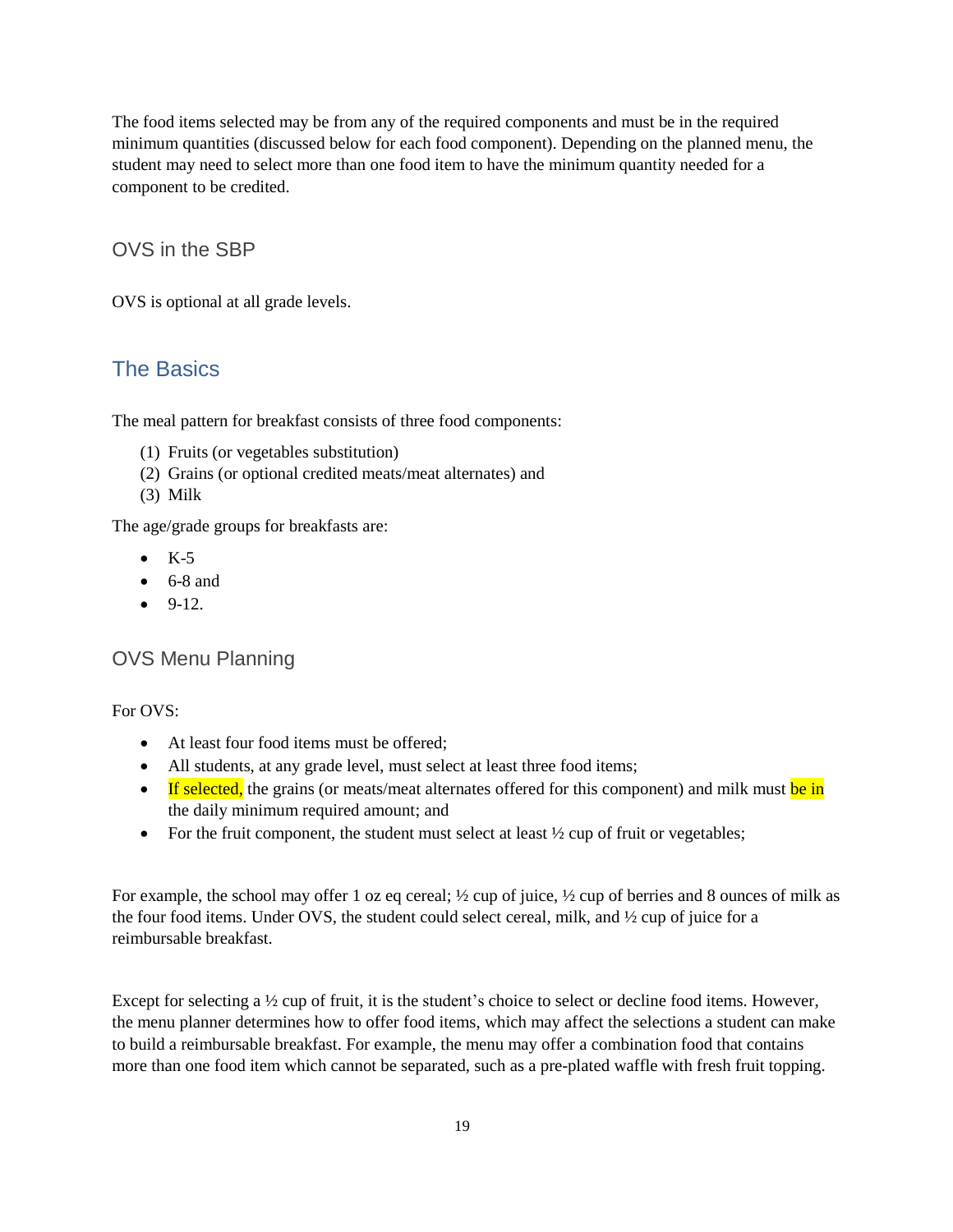If the student only wanted the waffle, s/he would not be able to decline that fruit, even if s/he did not intend to consume it.

Again, if *choices* of food items within the components are offered, the menu planner must indicate what choices or combination of choices the student may select including any minimum or maximum number that may be taken. For example, if four ½ cup servings are offered for the fruit component, the menu planner must allow the student to select a full cup but must also indicate that at least one ½ cup of fruit is required for a reimbursable meal. If the menu planner chooses, under this example, the student could be allowed to take up to all four choices.

#### Combination Foods (more than one component)

Example 6 below shows a menu with an option that consists of two food items from different food components. This sample menu could be offered to all grade levels if it meets the calorie ranges for each age/grade group. If the student selects the waffle with fruit -- a combination food with the daily minimum for the grains component (1 oz eq) and the daily minimum for the fruit component for OVS ( $\frac{1}{2}$  cup) -and milk, s/he has a reimbursable breakfast. These two selections equal three food items. A student would also have a reimbursable breakfast by selecting one slice of toast, the orange slices and milk. Other possible reimbursable meal combinations include, but are not limited to waffle with fruit and orange slices or 2 slices of toast and oranges.

| <b>EXAMPLE 6</b>                                                                            |                |
|---------------------------------------------------------------------------------------------|----------------|
| Menu offering 5 food items with a choice of a combination food with 2 different components. |                |
| Select at least 3 food items:                                                               |                |
| Waffle with fruit (1 oz eq grain $+\frac{1}{2}$ cup fruit) [2 food items]<br>$\bullet$      |                |
|                                                                                             | <b>OR</b>      |
| 2 slices of toast (2 oz eq grains)<br>$\bullet$                                             | [2 food items] |
| Orange slices $(\frac{1}{2}$ cup fruit)<br>$\bullet$                                        | [1 food item]  |
| Apple juice $(\frac{1}{2}$ cup fruit)<br>$\bullet$                                          | [1 food item]  |
| Variety of milk (1 cup)<br>$\bullet$                                                        | [1 food item]  |
|                                                                                             |                |

Smoothies with fruit and milk are another popular combination food offered at breakfast. If there is at least 1 cup of milk and at least ½ cup of fruit/juice in the smoothie, the smoothie may count as 2 food items for purposes of OVS. A student would need to select one additional food item in order to have 3 total items and a reimbursable meal. Please refer to the policy memo SP 10-2014, CACFP 5-2014, SFSP 10-2014 (v.3) *Smoothies Offered in Child Nutrition Programs - Revised*; July 23, 2015, for additional information, [http://www.fns.usda.gov/sites/default/files/cn/SP10\\_CACFP05\\_SFSP10-2014v3os.pdf](http://www.fns.usda.gov/sites/default/files/cn/SP10_CACFP05_SFSP10-2014v3os.pdf)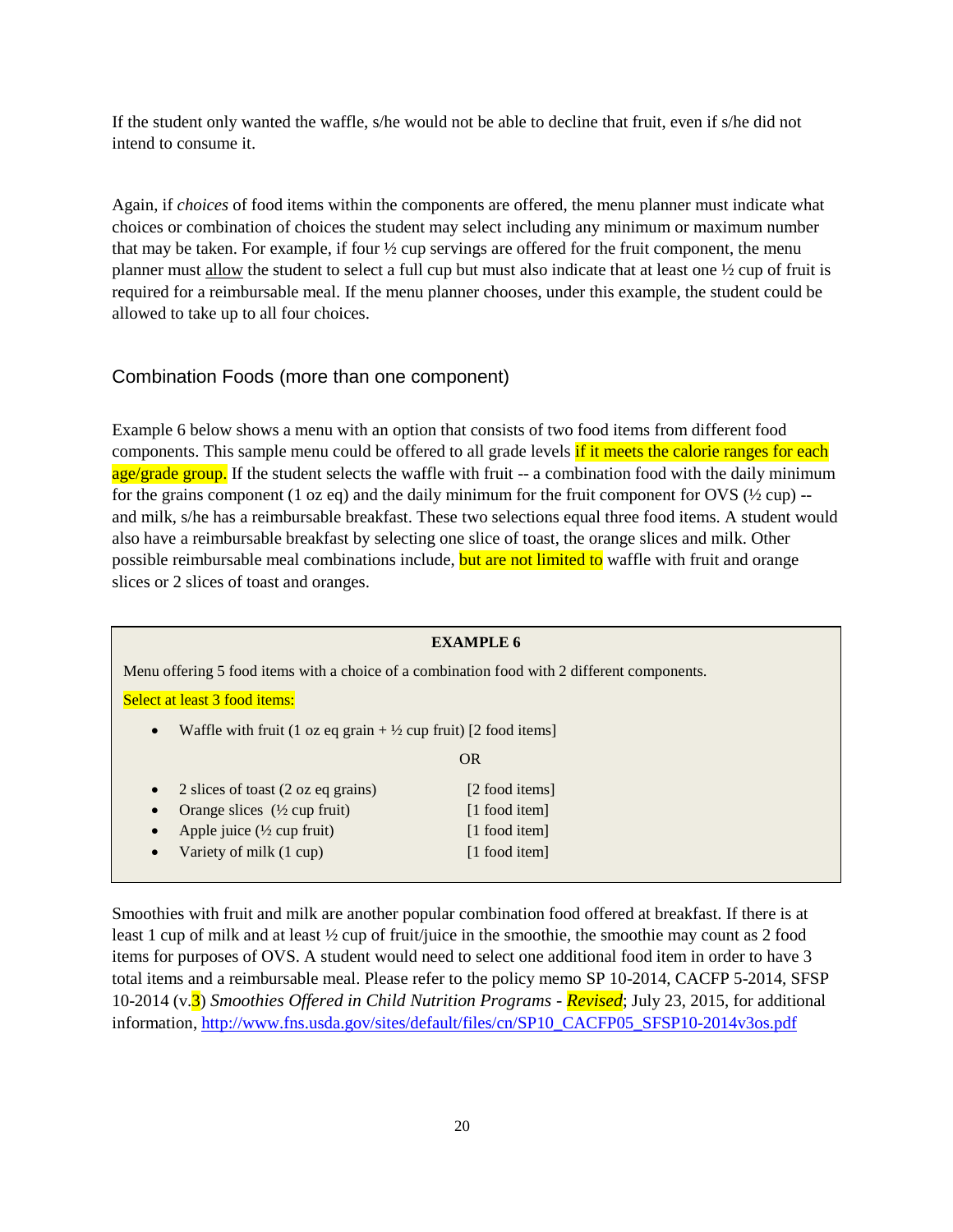## <span id="page-21-0"></span>Food Component/Food Item Requirements for Breakfast

### <span id="page-21-1"></span>Grains Component

| <b>Grades</b>                      | <b>Daily Minimum Requirement</b> | <b>Weekly Requirement</b>                                                                                                                                                                                                                                                                                                                                                                                                                                                                                            |
|------------------------------------|----------------------------------|----------------------------------------------------------------------------------------------------------------------------------------------------------------------------------------------------------------------------------------------------------------------------------------------------------------------------------------------------------------------------------------------------------------------------------------------------------------------------------------------------------------------|
| $K-5$                              | ounce equivalent                 | 7-10 ounce equivalent                                                                                                                                                                                                                                                                                                                                                                                                                                                                                                |
| $6 - 8$                            | ounce equivalent                 | 8-10 ounce equivalent                                                                                                                                                                                                                                                                                                                                                                                                                                                                                                |
| $9-12$                             | ounce equivalent                 | 9-10 ounce equivalent                                                                                                                                                                                                                                                                                                                                                                                                                                                                                                |
| daily and weekly <i>minimums</i> . |                                  | Schools are only required to meet the daily and weekly minimum requirements for this food component. This policy is found<br>at 7 CFR 210.7(d) (1) for eligibility to receive additional reimbursement and at 7 CFR 210.18(g)(2)(vi) for the purposes of<br>administrative reviews. State agencies would consider SFAs compliant with the weekly ranges for this component if the FNS-<br>developed or FNS-approved Certification Tool and required supporting documentation indicate the menu is compliant with the |

A grains component selection may be credited as a food item if the total selected equals at least the minimum daily ounce equivalent (oz eq) requirement for the age/grade group. In addition, there is a minimum number of oz eq that must be offered over the course of the week. This means that on some days schools must offer more than the minimum daily amount to meet the minimum weekly requirement. One-quarter of an ounce equivalent (0.25 oz eq) of a grain serving is the smallest amount that may be credited toward the grains component. All grain offerings over the course of the week must be whole grain-rich. (Temporary exceptions allowed in school year 2015-2016 per memorandum SP 20-2015 dated  $2/10/15.$ 

| <b>EXAMPLE 7</b>           |                                            |                         |
|----------------------------|--------------------------------------------|-------------------------|
| Menu with four food items: |                                            |                         |
| $\bullet$                  | Slice of whole grain toast (1 oz eq grain) | [1 grain item]          |
| $\bullet$                  | Whole grain-rich cereal (1 oz eq grain)    | [1 grain item]          |
| $\bullet$                  | Orange slices (1 cup fruit)                | $[1$ fruit item]        |
| $\bullet$                  | Variety of milk (1 cup)                    | $[1 \text{ milk item}]$ |

Using the menu in Example 7, a reimbursable breakfast could consist of: toast, orange slices, and milk. A student does not have to take both grain food items offered (cereal and toast) since each item is a 1 oz eq and provides the minimum required daily serving. A reimbursable breakfast could also be two slices of toast and the orange slices.

The menu planner may offer the grains component in one or more different food items. If offered in two or more food items, food service staff and students, through training and signage, must know what choices constitute a reimbursable breakfast. In addition, the menu planner determines how many foods must be selected in order to make a reimbursable meal.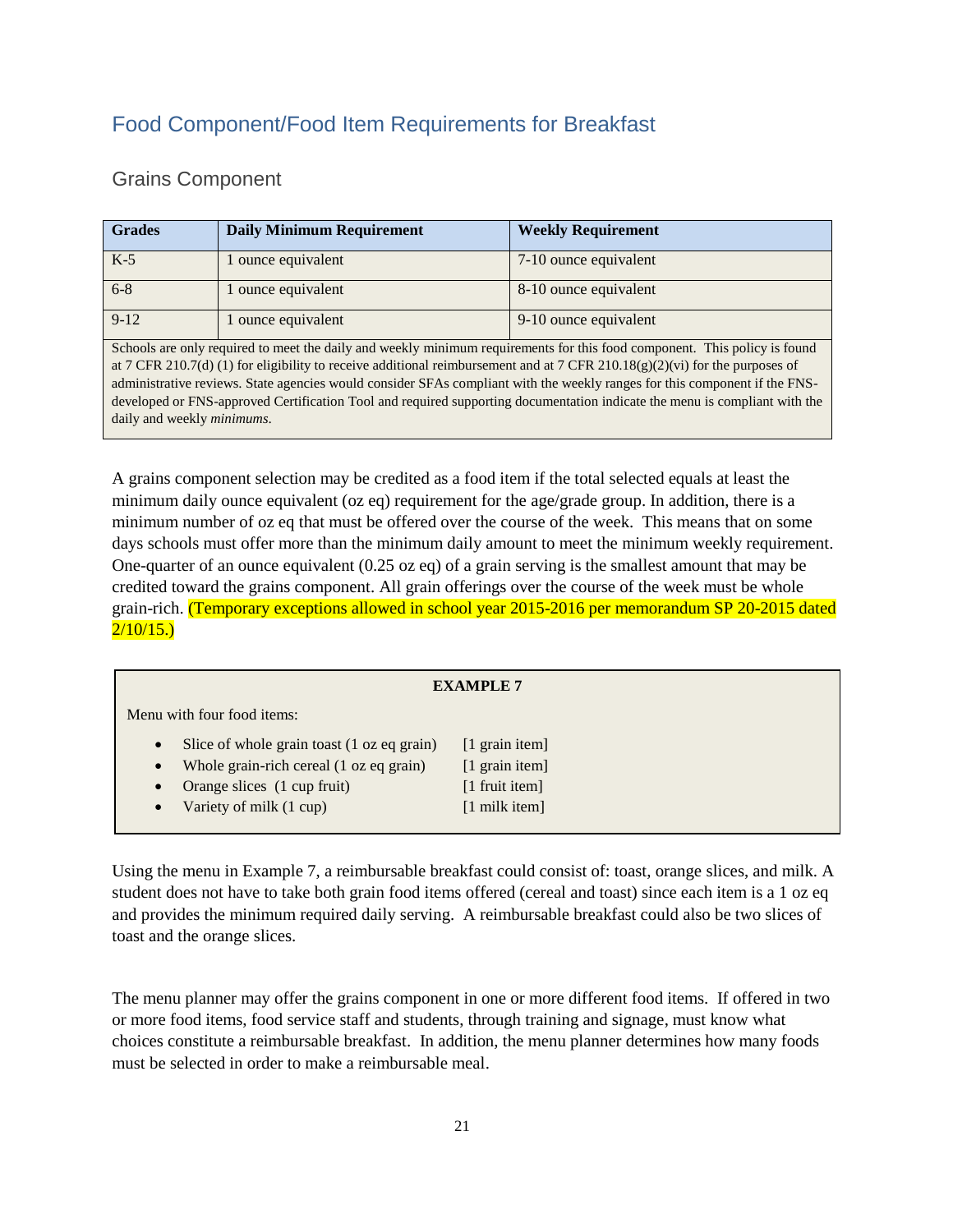A menu planner may offer a 2 oz eq. muffin as one or two food items. For OVS, if the menu planner offers this as one food item, the student must select two additional food items. If the muffin is offered as two food items, as in example 8, the student would only need one additional food item which must be the orange slices. If the student selects the three other food items in example 8, the student can decline the muffin or could select the muffin, orange slices and milk for a total of 4 food items.

#### **EXAMPLE 8**

Menu with five food items:

- Whole grain-rich muffin (2 oz eq grain) [2 grain items]
- Whole grain-rich cereal (1 oz eq grain) [1 grain item]
- Orange slices (1 cup fruit) [1 fruit item]
- Variety of milk (1 cup) [1 milk item]
- 

Using the menu in Example 8 above, the following selections are reimbursable, but are not inclusive of all options:

- Whole grain-rich muffin, orange slices
- Whole grain-rich muffin, orange slices, milk
- Whole grain-rich cereal, orange slices , milk

#### <span id="page-22-0"></span>Meats/Meat Alternates (M/MA) Offered to Meet the Grains Component

There is no separate requirement to offer the m/ma component in the breakfast meal pattern; however, menu planners have two options for including m/ma in breakfast:

(1) A school may offer m/ma in place of grains *after* the minimum daily grains requirement (1 oz eq for all age/grade groups) is offered. Using the K-5 age group as an example, the weekly grains requirement is 7-10 oz eq, with a minimum of 1 oz eq of grain required per day. This means to meet the weekly requirement of 7-10 oz eq in a five day week there are 2-5 oz eq of grains that could be met by offering meats/meat alternates instead. One oz eq of m/ma may count as one oz eq of grains for purposes of meeting the weekly grains component requirement. The student does not have to select the grains item in order for the m/ma to credit as a grain on the student's tray;

#### OR

(1) A school may offer m/ma as an "extra" food and not credit it toward any component.

One oz eq of m/ma may count as one oz eq of grains for purposes of meeting the weekly grains component requirement.

Since mature, dry beans and peas including dry lentils and immature, fresh soy beans may credit as m/ma or a legume vegetable, they may also be used in meeting the grains requirement at breakfast, if at least one oz eq of grains is also offered that day as part of a reimbursable breakfast. If credited as a m/ma,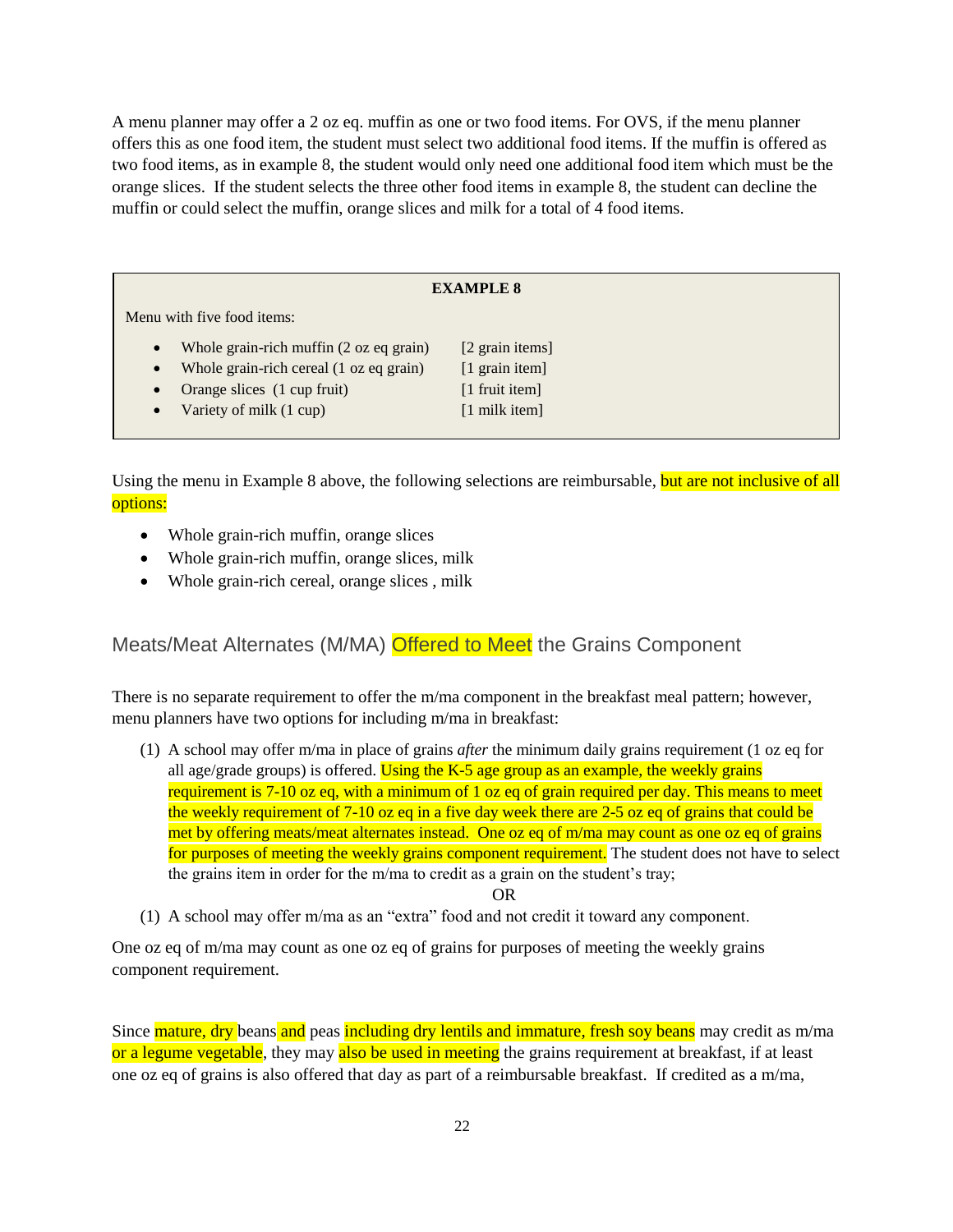mature, dry beans, peas, lentils, and fresh soy beans may not also be credited toward meeting the fruit component (as a vegetable substitute) in the same meal.

Example 9 below shows a menu with the m/ma offered as one of the food items for the grains component. In this example, the student does not have to select both the cereal (grains) and the yogurt (m/ma) for the m/ma to credit. If s/he selects only the yogurt, orange slices, and milk, this is three food items. The cereal is the declined item.

| <b>EXAMPLE 9</b>           |                                     |                                         |                                                                                         |  |  |  |  |
|----------------------------|-------------------------------------|-----------------------------------------|-----------------------------------------------------------------------------------------|--|--|--|--|
| Menu with four food items: |                                     |                                         |                                                                                         |  |  |  |  |
| $\bullet$                  |                                     | Whole grain-rich cereal (1 oz eq grain) | $\lceil 1 \rceil$ grain item                                                            |  |  |  |  |
| $\bullet$                  |                                     |                                         | low fat yogurt $(1/2$ cup) $(1 \text{ oz eq} \text{ credited as grain})$ [1 grain item] |  |  |  |  |
| $\bullet$                  | Orange slices                       | $(1 \text{ cup fruit})$                 | $[1$ fruit item]                                                                        |  |  |  |  |
|                            | • Variety of milk $(1 \text{ cup})$ |                                         | $[1 \text{ milk item}]$                                                                 |  |  |  |  |

Menu planners may allow students to select two of the same grain or m/ma items and count them as two food items. While the menu may indicate each offering as two different food items, if each provides at least one oz eq of grain, the student has two creditable food items under the grains component whether s/he selects the two different food items or two of the same food item. In Example 9, the student could select two servings of cereal and the orange slices under OVS and have three food items.

## <span id="page-23-0"></span>M/MA as "Extra" Food

Menu planners may also offer m/ma as "extra" food and not credit it toward any of the food components or count it as a food item. If used as an "extra" food, the m/ma does not credit toward the daily or weekly grains component requirement, but must still be counted toward the weekly dietary specifications. Four food items, in addition to an "extra" m/ma food, must be offered for OVS. If the menu planner chooses to offer a m/ma as an "extra" food, staff and students must be aware that this "extra" food is not counted as a food item for OVS purposes and that three other food items must be selected for a reimbursable meal.

As Example 10 below shows, the yogurt as being offered as an "extra" food and may not be credited toward the grains component. Because of this, the offered menu contains only one oz eq of creditable grains (toast). There are only four items for purposes of OVS: toast, oranges, apple juice, and milk, and a student must take at least one of the fruit items plus two additional items. While relatively uncommon, the menu planner does have the option to designate m/ma as "extra" and not have it credited towards the reimbursable meal as was done in this example for the yogurt. The yogurt, since it is an "extra" food, may not be counted as one of the three food items required for a reimbursable meal.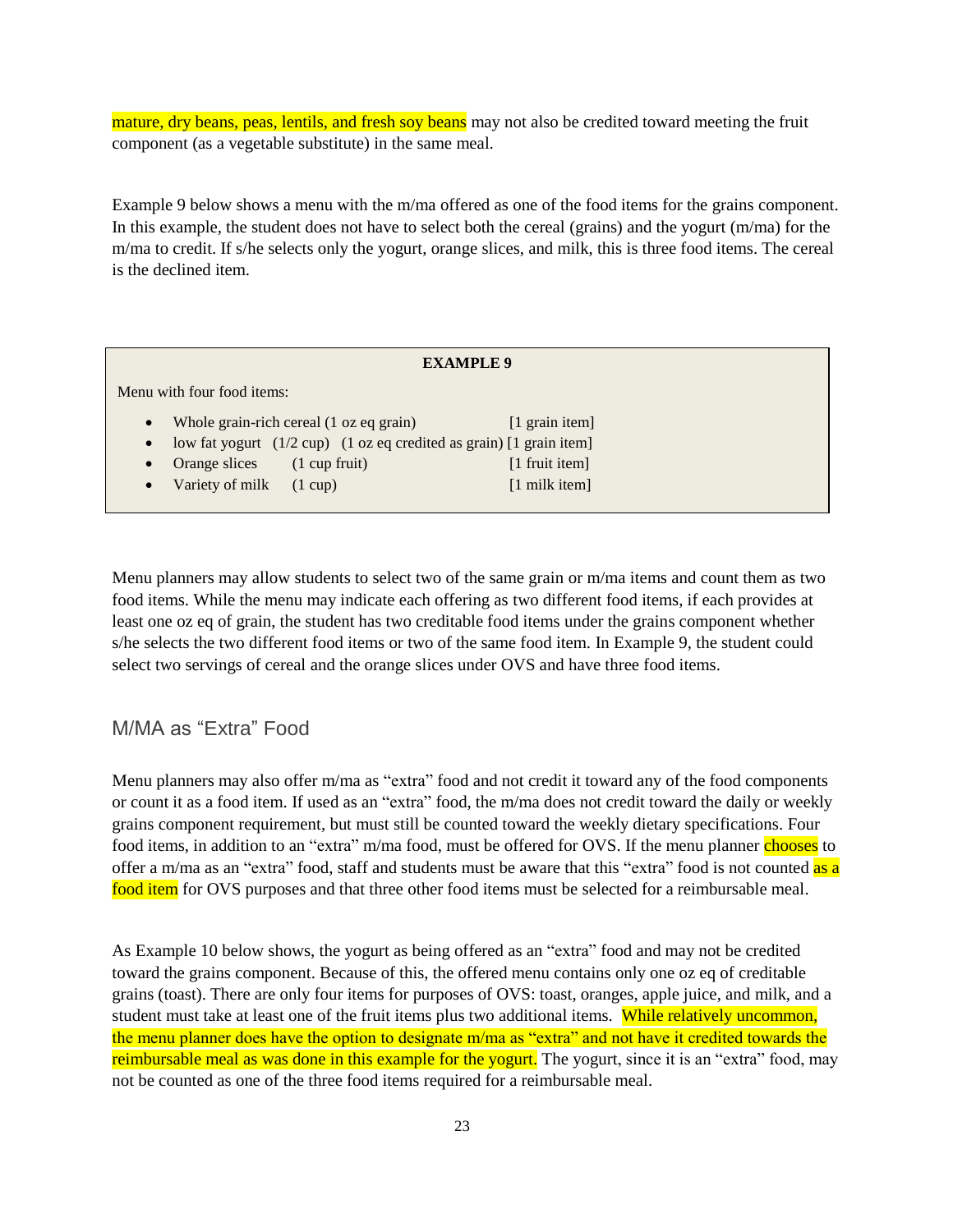|                                                              | <b>EXAMPLE 10</b>                                                        |                                          |                                                    |  |  |  |  |  |
|--------------------------------------------------------------|--------------------------------------------------------------------------|------------------------------------------|----------------------------------------------------|--|--|--|--|--|
| Menu with 4 food items with $m/ma$ offered as an extra food: |                                                                          |                                          |                                                    |  |  |  |  |  |
| $\bullet$<br>$\bullet$                                       | Slice of toast<br>yogurt $(\frac{1}{2}$ cup) ("extra" food)              | $(1 \text{ oz eq grain})$ [1 grain item] |                                                    |  |  |  |  |  |
| $\bullet$                                                    | Orange slices $(\frac{1}{2}$ cup fruit)                                  |                                          | $\lceil 1$ fruit item                              |  |  |  |  |  |
| $\bullet$<br>$\bullet$                                       | Apple juice $(\frac{1}{2} \text{ cup fruit})$<br>Variety of milk (1 cup) |                                          | $\lceil 1 \rangle$ item<br>$[1 \text{ milk item}]$ |  |  |  |  |  |

## <span id="page-24-0"></span>Fruit Component

| <b>Grades</b> | <b>Daily Minimum Requirement</b> | <b>Weekly Minimum Requirement</b> |
|---------------|----------------------------------|-----------------------------------|
| $K-5$         | cup                              | 5 cups                            |
| $6 - 8$       | cup                              | 5 cups                            |
| $9 - 12$      | l cup                            | 5 cups                            |

At least one cup of fruit must be offered in reimbursable breakfasts for all age/grade groups. Menu planners may allow students to select more than the daily minimum serving for this component if the weekly dietary specifications, including calories, are not exceeded.

Schools may offer vegetables in place of fruits. The first two cups per week of any such substitution must be from the following subgroups: dark green, red/orange, beans/peas, or "Other vegetables" as discussed in 7 CFR 210.10 (c)(2)(iii) and program guidance. Full strength fruit or vegetable juice may be offered to meet up to one-half of the weekly fruit requirements.

To be credited as part of a reimbursable breakfast for OVS, the minimum quantity a student must select is:

- $\bullet$   $\frac{1}{2}$  cup fruits
- $\bullet$   $\frac{1}{2}$  cup of vegetables offered in place of fruit
- $\bullet$   $\frac{1}{2}$  cup total of a fruit and a vegetable (when offered in place of fruit) and
- ½ cup of an item with both fruit and vegetable (e.g., salsa made with tomatoes and fruit).

The menu planner may offer the fruit component as more than one food item in order to meet the required number of food items needed for OVS. The minimum quantity that may be credited towards this component is 1/8 cup. In Example 11 below, the menu planner offers the fruit component in a variety of different fruits and vegetables, and indicates that at least ½ cup must be selected but does allow students to select all four.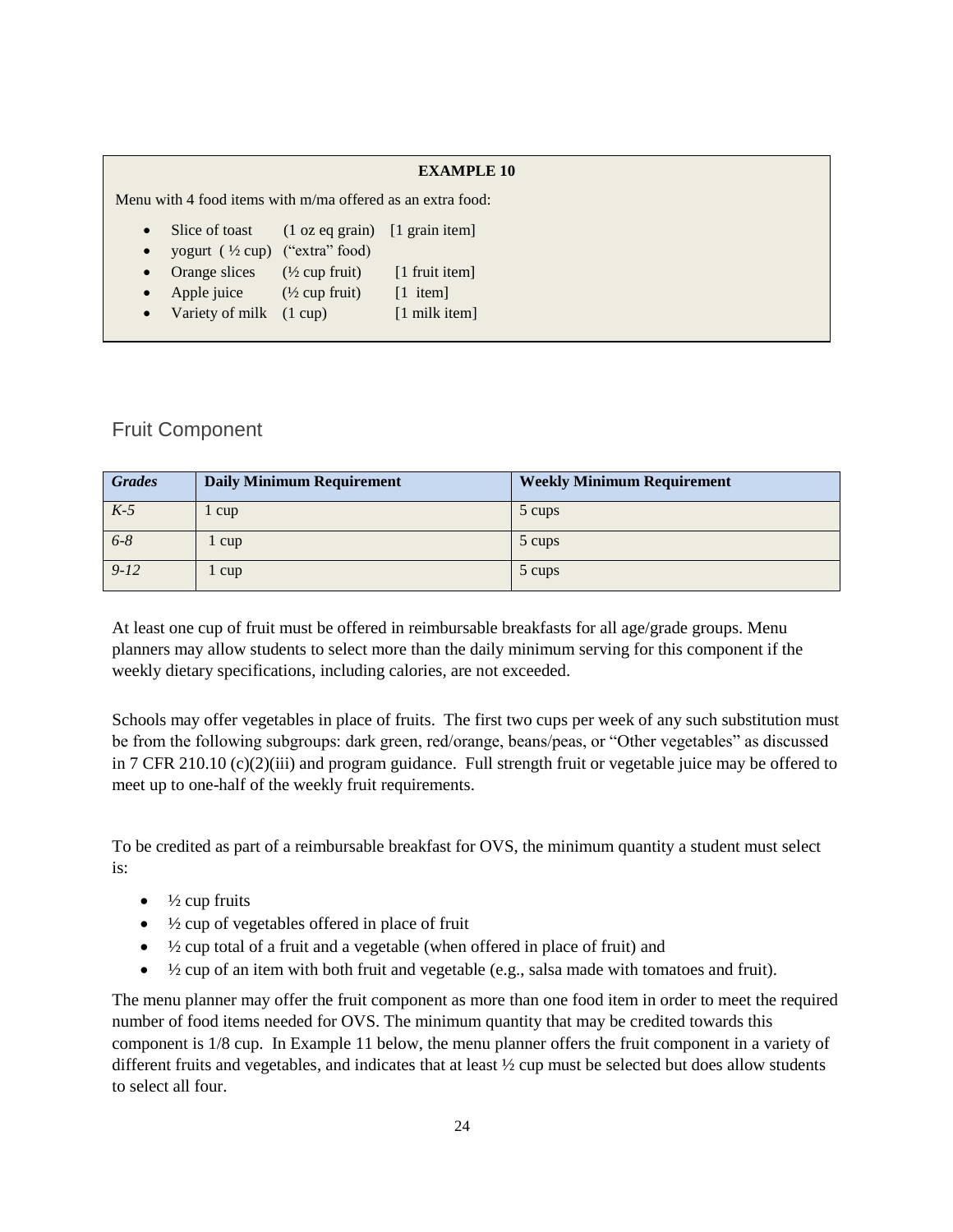| <b>EXAMPLE 11</b>                                                             |                    |                           |                           |                          |  |  |  |
|-------------------------------------------------------------------------------|--------------------|---------------------------|---------------------------|--------------------------|--|--|--|
| Menu with seven food items:                                                   |                    |                           |                           |                          |  |  |  |
| Slice of toast<br>$\bullet$                                                   |                    | $(1 \text{ oz eq grain})$ | [1 grain item]            |                          |  |  |  |
| $\bullet$                                                                     | Whole grain cereal |                           | $(1 \text{ oz eq grain})$ | $[1 \text{ grain item}]$ |  |  |  |
| Choose at least one (and up to all four) of the following items:<br>$\bullet$ |                    |                           |                           |                          |  |  |  |
|                                                                               | $\circ$            | Tomato juice              | $(\frac{1}{2}$ cup fruit) | $[1$ fruit item]         |  |  |  |
|                                                                               | $\circ$            | Apple slices              | $(\frac{1}{2}$ cup fruit) | $[1$ fruit item]         |  |  |  |
|                                                                               | $\circ$            | Pineapple chunks          | $(\frac{1}{2}$ cup fruit) | $[1$ fruit item]         |  |  |  |
|                                                                               | $\Omega$           | Mixed berries             | $(\frac{1}{2}$ cup fruit) | $[1$ fruit item]         |  |  |  |
| $\bullet$                                                                     | Variety of milk    |                           | $(1 \text{ cup})$         | $[1 \text{ milk item}]$  |  |  |  |
|                                                                               |                    |                           |                           |                          |  |  |  |

In the menu in Example 11 above, there are four fruit items offered since the student may select up to all four and a student could select the tomato juice and any two of the other items. Therefore, a breakfast containing toast, cereal, tomato juice, and apple slices would be reimbursable (*four* items selected). A breakfast containing toast, tomato juice, and apple slices would also be reimbursable (*three* items selected). A breakfast with berries, tomato juice, and apple slices would also be a reimbursable meal (*three* items selected).

#### **EXAMPLE 12**

Here is a sample list (NOT a menu) of food items with fruits and/or vegetables that credit toward the fruit component:

- Egg frittata with peppers (1/8 cup vegetable)
- 8 oz 100% orange juice (1 cup fruit)
- Mango/black bean salsa (1/8 cup fruit/vegetable combo)
- $\bullet$  Diced pineapple ( $\frac{1}{4}$  cup fruit)
- Apple slices  $(\frac{1}{4}$  cup fruit)

Example 12 above shows how a menu planner can choose to offer amounts of less than ½ cup of the fruit component across multiple foods. For OVS, the menu planner must indicate what choices the student may select to have at least the required  $\frac{1}{2}$  cup of fruit. A student may take the egg frittata (1/8 cup of vegetable), the salsa (1/8 cup of fruit/vegetable) and the pineapple (1/4 cup fruit) for the ½ cup total and this combination is a reimbursable meal. Or s/he could take two servings of salsa (1/4 cup for 2 servings) with the diced pineapple ( $1/4$  cup), for a combined total of  $\frac{1}{2}$  cup of fruit. Selection of these items plus milk and a grain (not shown) would result in a reimbursable breakfast. However, if the student selects only the egg frittata and the apple slices, this only totals 3/8 cup and does not meet the daily OVS minimum of ½ cup. In this case, s/he must also select, for example, the salsa or the orange juice to provide at least the ½ cup of fruit required under OVS.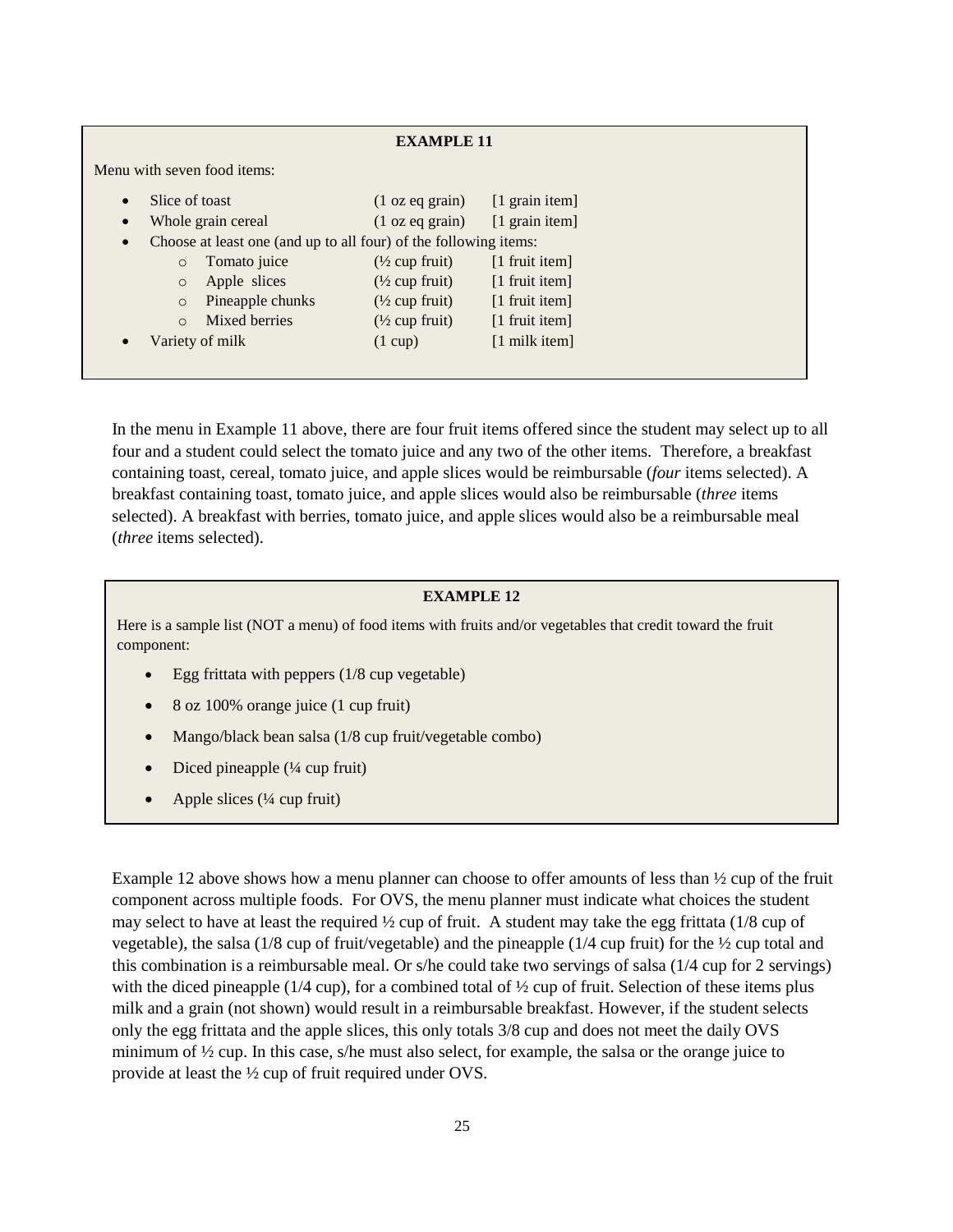#### <span id="page-26-0"></span>Milk Component

For all grade groups, one cup of fluid milk must be offered daily. It may be used as a beverage, on cereal, or used in part for each purpose. The weekly minimum amount of five cups of milk may be met by offering the daily minimum of one cup. There is also a daily requirement to offer a variety of (at least two) milk choices. For this component to be credited for OVS, the student must select at least one cup of fluid milk.

While water must be made available to students during meal service, SFAs shall not promote or offer water or other beverages **as an alternative selection to fluid milk** on the meal service line. Water is not a food component or food item for the reimbursable meal (see SP 28-2011 "*Revised Child Nutrition Reauthorization 2010: Water Availability During National School Lunch Program Meal Service*" (July 12, 2011) at<http://www.fns.usda.gov/water-availability-during-nslp-meal-service>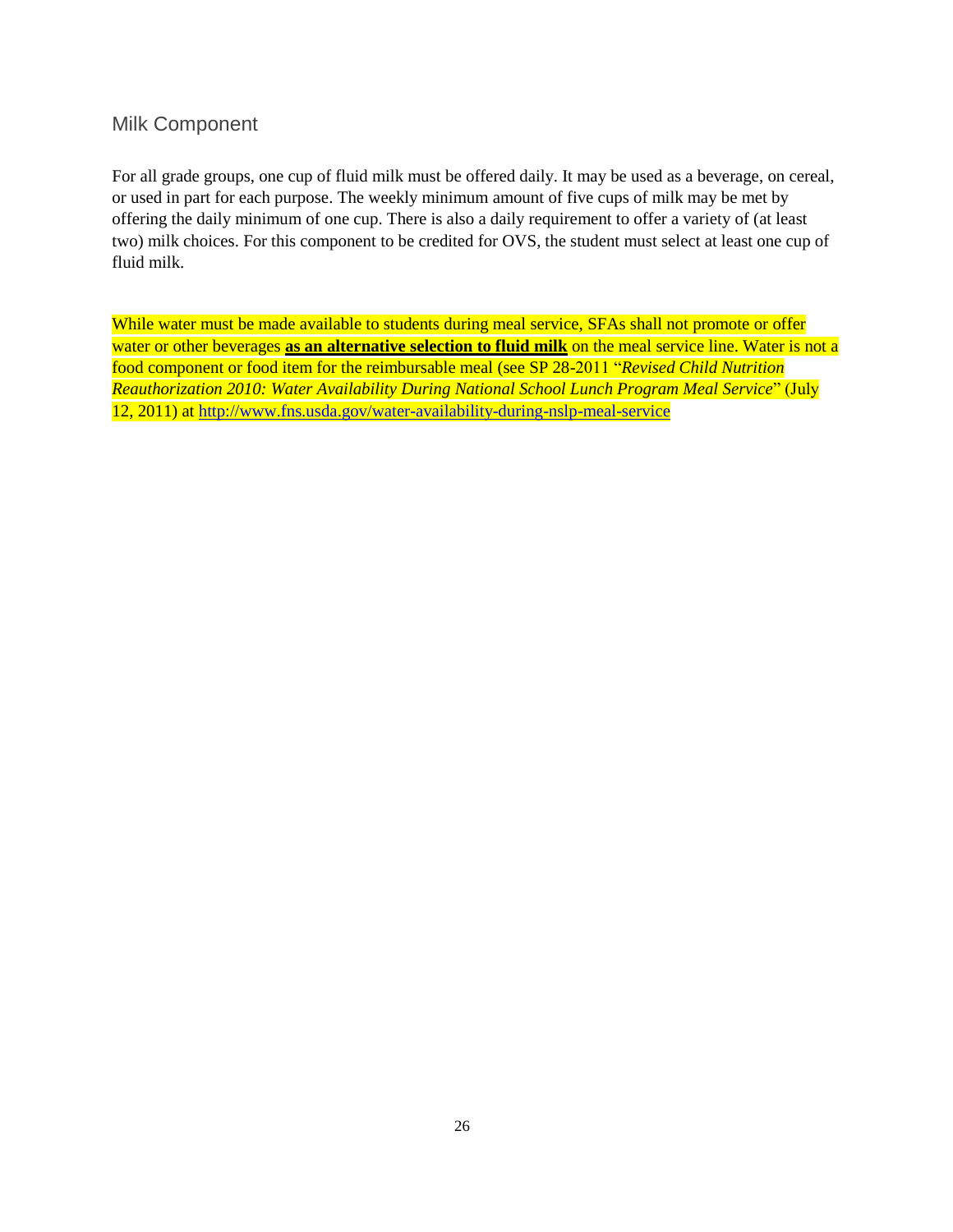## <span id="page-27-0"></span>Questions and Answers

**1.** How should the serving lines be set-up to assist students with making the correct choices for OVS at lunch?

Although all the foods that are a part of the reimbursable meal do not have to be adjacent to each other, they must be labeled, listed, or otherwise identified near or at the beginning of the serving line so the students can easily choose all the food components/food items for a reimbursable meal. If some of the food components/food items offered in reimbursable meals (such as the fruits and vegetables) is offered beyond the point of service, the school must ensure that students are aware that every reimbursable meal must include at least ½ cup of a fruit and/or vegetables.

**2.** Must the menu choices be offered at the point of service? For example, SFAs may use caterers or advance on-line ordering to have students place their orders prior to the meal service or make their meal selections on-line.

No; there is no OVS requirement that the student must be able to make her or his OVS selections on a serving line. In these situations, the students are provided choices and thus OVS is followed. These types of systems must be carefully structured and the resulting meals be checked to assure that reimbursable meals are provided. It must be clear to the student and her/his parents/**guardians** what the choices and requirements are for a reimbursable meal.

**3.** Since a ½ cup of fruit or vegetable is required under OVS for a reimbursable meal, how can schools handle situations when a student refuses to take a fruit or vegetable at lunch?

Our goal is for schools to provide each student a complete, reimbursable meal daily. To help accomplish this goal, schools are required to identify the content of the daily reimbursable meal(s). If a student refuses to take the required  $\frac{1}{2}$  cup fruits/vegetables under OVS, his/her meal is not reimbursable and the school/SFA has discretion in how to handle the situation. The school/SFA must have a policy in place regarding a student's selection of incomplete meals, and notify parents/households about such policy. If the school's policy is not to serve non-reimbursable meals and not to offer other food options, this policy must be communicated to students and parents/**guardians** in advance. The following are options for the school/SFA:

- Offer the foods for purchase à la carte and any student who has the money either in hand or in his/her account may purchase food à la carte; or
- Allow the student to take the food free of charge and not claim it for reimbursement. In this instance the school foodservice account must cover the cost of the food offered free of charge.

**4.** What must schools do to comply with the requirement to identify reimbursable meal(s)?

The requirement for SFAs to identify, near or at the beginning of the serving line, the food items that constitute a reimbursable meal is intended to assist students in selecting the required meal components in the appropriate quantities. Regulations, however, do not set specific requirements for signage. State agencies and SFAs may establish requirements to fit their menu, facilities, layout and other considerations. Although all the foods that are a part of the reimbursable meal do not have to be adjacent to each other, they must be labeled, listed, or otherwise identified near or at the beginning of the serving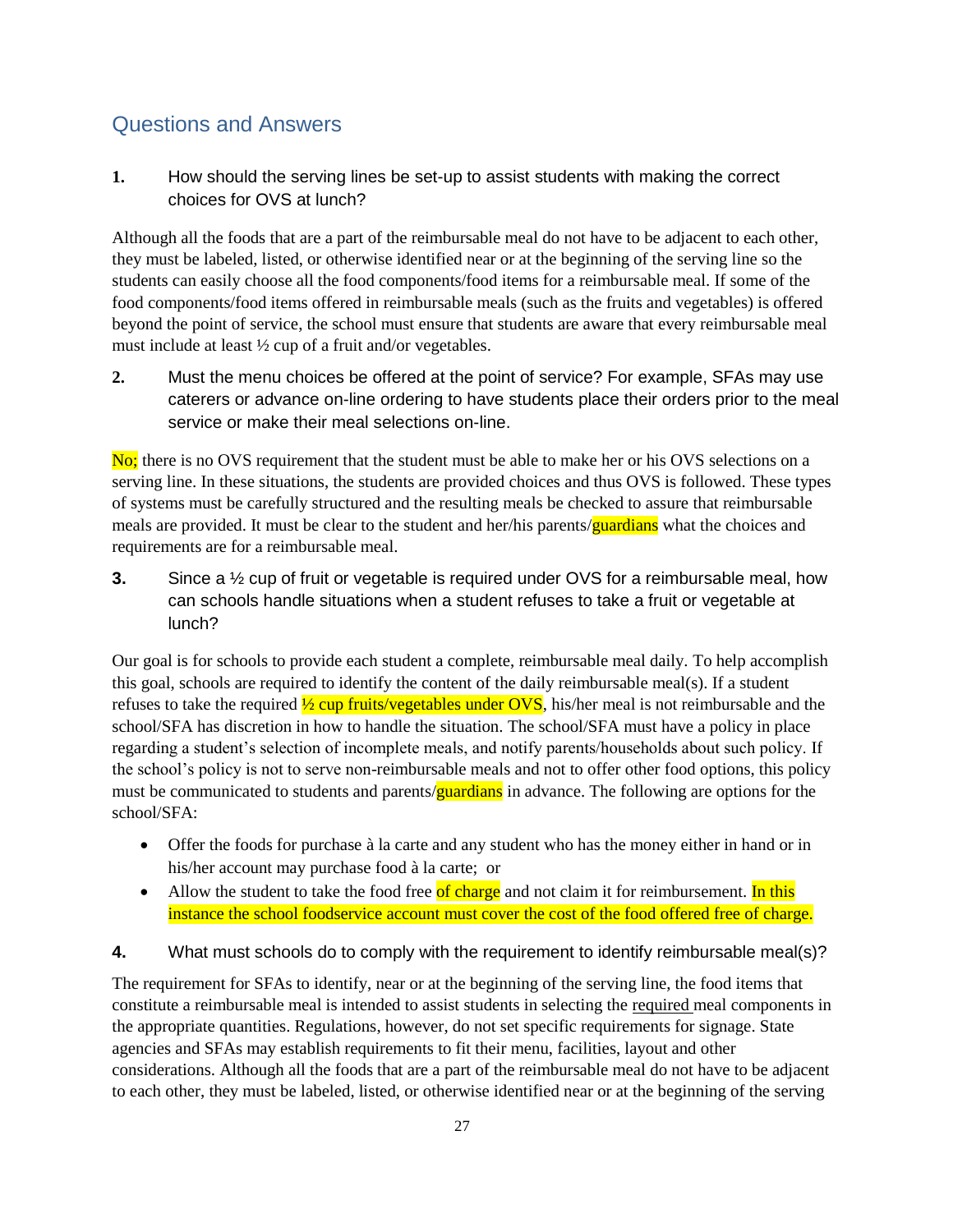line so the students can easily choose all the components for a reimbursable meal. If some of the components of the reimbursable meal (such as the fruits and vegetables) are offered beyond the point of service, the school must ensure that students are aware that every reimbursable meal at lunch must include a fruit or a vegetable, and that the total of any fruit or vegetable item selected under OVS must equal at least 1/2 cup.

For examples of innovative and practical signage ideas submitted by SFAs and States, see the *Best Practices Sharing Center* website: [http://healthymeals.nal.usda.gov/best-practices.](http://healthymeals.nal.usda.gov/best-practices)

**5.** Can pre-bagged meals be offered when breakfast is offered in the classroom and OVS is in place?

Yes. If a school participates in OVS at breakfast and offers breakfasts where some or all of the components are bundled together, the operator should attempt to the extent possible to offer choices (such as a fruit basket) aside from the pre-bagged items. However, there is no requirement that all possible combinations of choices be made available to the student.

**6.** Does a combination food consisting of 1 oz eq grains and 1 oz eq meats/meat alternates (such as a breakfast sandwich) count as one or two items for purposes of OVS at breakfast?

Menu planners have two options for counting this type of food item:

- (1) To count the combination food (e.g., egg sandwich) as two items under the grains component. It provides at least 1 oz eq of grains (the minimum daily requirement for the grains component) plus an additional 1 oz eq of meats/meat alternates which is also counted toward the grains requirement; or
- (2) To offer the meats/meat alternates in the combination food as an "extra" and not count it toward the grains component for purposes of OVS. Therefore, this egg sandwich as a whole counts as one grain item. Three additional items --including fruit (or vegetable) and milk - must be offered for OVS.
- **7.** For a single serving line offering three entrees daily (e.g., hot entrée, cold sandwich, chef salad), must the weekly vegetable subgroups be included in the choices permitted for selection with OVS? For example, baked beans come only with the hot entrée, but students who select the chef salad may only select fruit, not beans. The beans are only offered one day a week.

Yes. Students must be able to select vegetables from each subgroup over the week, regardless of which entrée they choose. If a school elects to limit vegetable choices by entrée, then all the vegetable subgroups must be available with each entrée over the course of the week. By restricting the vegetable subgroup offering by entrée and only offering that subgroup on one day, the school has effectively removed the opportunity for students to select that vegetable subgroup during the week. See SP 54-2014 for guidance on technical assistance, corrective action, and fiscal action. The SA has discretion to reclaim/disallow all deficient meals.

**8.** Can a student select two ½ cups fruit and milk for a reimbursable breakfast?